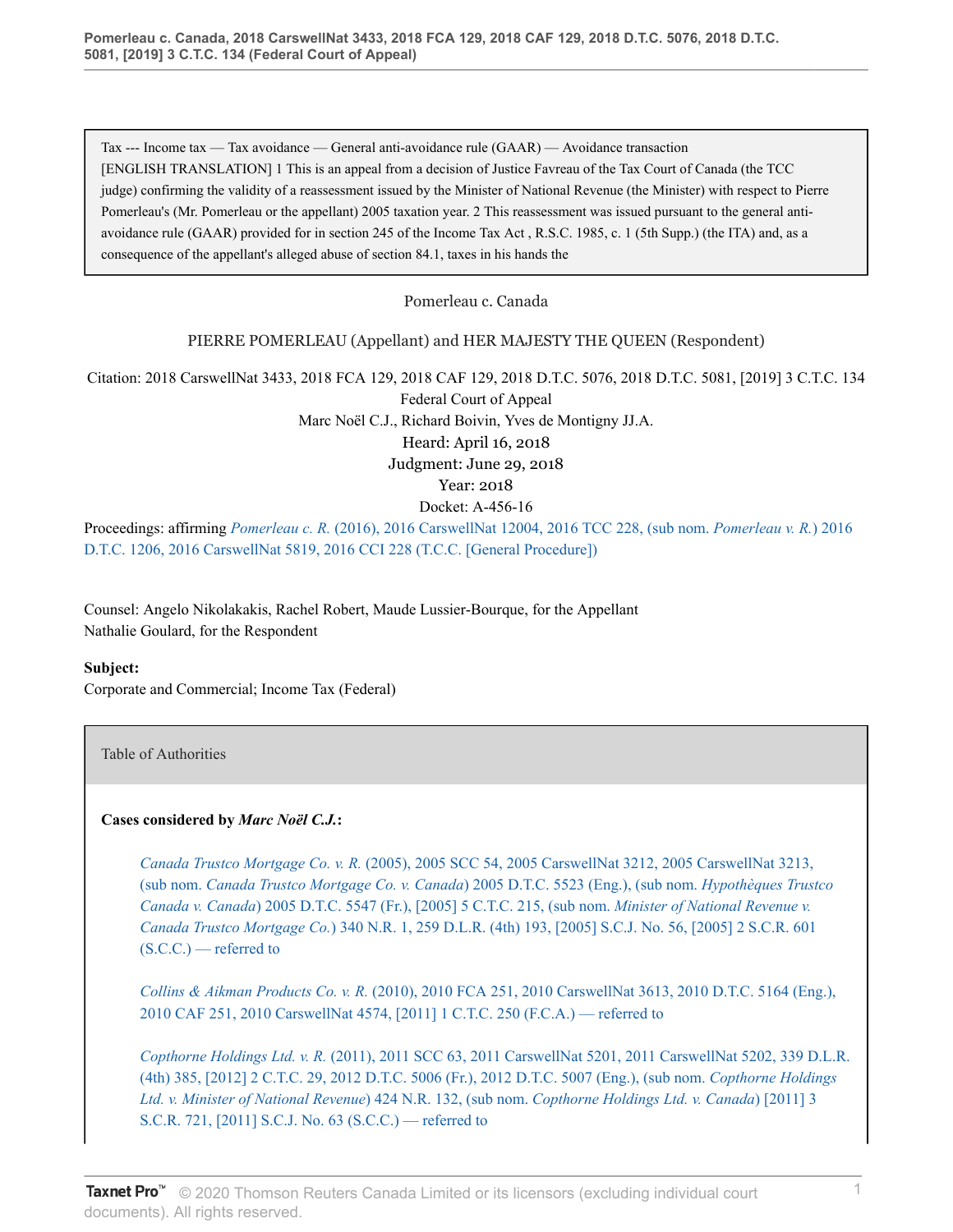*Descarries c. R.* [\(2014\), 2014 CCI 75, 2014 CarswellNat 584, 2014 TCC 75, 2014 CarswellNat 1934, \(sub nom.](http://v3.taxnetpro.com/Document/Ifc466bf567e047d7e0440021280d79ee/View/FullText.html?originationContext=document&vr=3.0&rs=cblt1.0&transitionType=DocumentItem&contextData=(sc.Search)) *Descarries v. R.*) 2014 D.T.C. 1081 (Fr.), (sub nom. *Descarries v. R.*[\) 2014 D.T.C. 1143 \(Eng.\) \(T.C.C. \[Informal](http://v3.taxnetpro.com/Document/Ifc466bf567e047d7e0440021280d79ee/View/FullText.html?originationContext=document&vr=3.0&rs=cblt1.0&transitionType=DocumentItem&contextData=(sc.Search)) [Procedure\]\) — referred to](http://v3.taxnetpro.com/Document/Ifc466bf567e047d7e0440021280d79ee/View/FullText.html?originationContext=document&vr=3.0&rs=cblt1.0&transitionType=DocumentItem&contextData=(sc.Search))

*Desmarais c. R.* [\(2006\), 2006 CCI 44, 2006 CarswellNat 392, 2006 TCC 44, 2006 CarswellNat 745, \(sub nom.](http://v3.taxnetpro.com/Document/I8d7d939392a35dece0440003ba833f85/View/FullText.html?originationContext=document&vr=3.0&rs=cblt1.0&transitionType=DocumentItem&contextData=(sc.Search)) *Desmarais v. R.*[\) 2006 D.T.C. 2376 \(Eng.\), \[2006\] 3 C.T.C. 2304 \(T.C.C. \[General Procedure\]\) — referred to](http://v3.taxnetpro.com/Document/I8d7d939392a35dece0440003ba833f85/View/FullText.html?originationContext=document&vr=3.0&rs=cblt1.0&transitionType=DocumentItem&contextData=(sc.Search))

*Housen v. Nikolaisen* [\(2002\), 2002 SCC 33, 2002 CarswellSask 178, 2002 CarswellSask 179, \[2002\] S.C.J. No.](http://v3.taxnetpro.com/Document/I17a3d4299a0372cbe0540021280d79ee/View/FullText.html?originationContext=document&vr=3.0&rs=cblt1.0&transitionType=DocumentItem&contextData=(sc.Search)) [31, 286 N.R. 1, 10 C.C.L.T. \(3d\) 157, 211 D.L.R. \(4th\) 577, \[2002\] 7 W.W.R. 1, 219 Sask. R. 1, 272 W.A.C. 1, 30](http://v3.taxnetpro.com/Document/I17a3d4299a0372cbe0540021280d79ee/View/FullText.html?originationContext=document&vr=3.0&rs=cblt1.0&transitionType=DocumentItem&contextData=(sc.Search)) [M.P.L.R. \(3d\) 1, \[2002\] 2 S.C.R. 235, REJB 2002-29758, 2002 CSC 33 \(S.C.C.\) — referred to](http://v3.taxnetpro.com/Document/I17a3d4299a0372cbe0540021280d79ee/View/FullText.html?originationContext=document&vr=3.0&rs=cblt1.0&transitionType=DocumentItem&contextData=(sc.Search))

*Triad Gestco Ltd. v. R.* [\(2012\), 2012 FCA 258, 2012 CarswellNat 3853, \[2013\] 1 C.T.C. 202, 2012 CAF 258,](http://v3.taxnetpro.com/Document/Icc472418b71c07e0e0440021280d79ee/View/FullText.html?originationContext=document&vr=3.0&rs=cblt1.0&transitionType=DocumentItem&contextData=(sc.Search)) 2012 CarswellNat 5755, (sub nom. *[Triad Gestco Ltd. v. Minister of National Revenue](http://v3.taxnetpro.com/Document/Icc472418b71c07e0e0440021280d79ee/View/FullText.html?originationContext=document&vr=3.0&rs=cblt1.0&transitionType=DocumentItem&contextData=(sc.Search))*) 440 N.R. 124, 2012 D.T.C. [5156 \(Eng.\), \[2012\] F.C.J. No. 1274, \(sub nom.](http://v3.taxnetpro.com/Document/Icc472418b71c07e0e0440021280d79ee/View/FullText.html?originationContext=document&vr=3.0&rs=cblt1.0&transitionType=DocumentItem&contextData=(sc.Search)) *Triad Gestco Ltd. v. Canada*) [2014] 2 F.C.R. 199 (F.C.A.) [referred to](http://v3.taxnetpro.com/Document/Icc472418b71c07e0e0440021280d79ee/View/FullText.html?originationContext=document&vr=3.0&rs=cblt1.0&transitionType=DocumentItem&contextData=(sc.Search))

#### **Statutes considered:**

Que. *Compagnies, Loi sur les*, RLRQ, c. C-38 en général — referred to

Can. *Income Tax Act*, R.S.C. 1952, c. 148 s. 138A [en. 1963, c. 21, s. 26(1)] — considered

Can. *Income Tax Act*, R.S.C. 1985, c. 1 (5th Supp.) Generally — referred to s. 40(3.6) [en. 1998, c. 19, s. 89(6)] — considered s. 40(3.6)(a) [en. 1998, c. 19, s. 89(6)] — considered s. 40(3.6)(b) [en. 1998, c. 19, s. 89(6)] — considered s. 53 — referred to s.  $53(1)(f.2)$  — considered s. 54 "produit de disposition" — referred to s. 54 "produit de disposition"  $(i)$  — referred to s. 54 "produit de disposition" (k) — referred to s.  $69(1)(b)$  — considered s.  $69(1)(c)$  — considered s.  $84(3)$  — considered s. 84.1 — considered s.  $84.1(1)(a)$  — considered s.  $84.1(2)(a.1)$  — considered s.  $84.1(2)(a.1)(ii)$  — considered s.  $85(1)$  — considered s.  $85(2.1)$  — referred to s. 89(1) "capital versé" — referred to s. 89(1) "capital versé" (b)(iii) — considered s. 110.6(2.1) [en. 1995, c. 3, s. 32(15)(b)] — referred to s.  $186(4)$  — considered s.  $212.1$  — referred to s. 245 — considered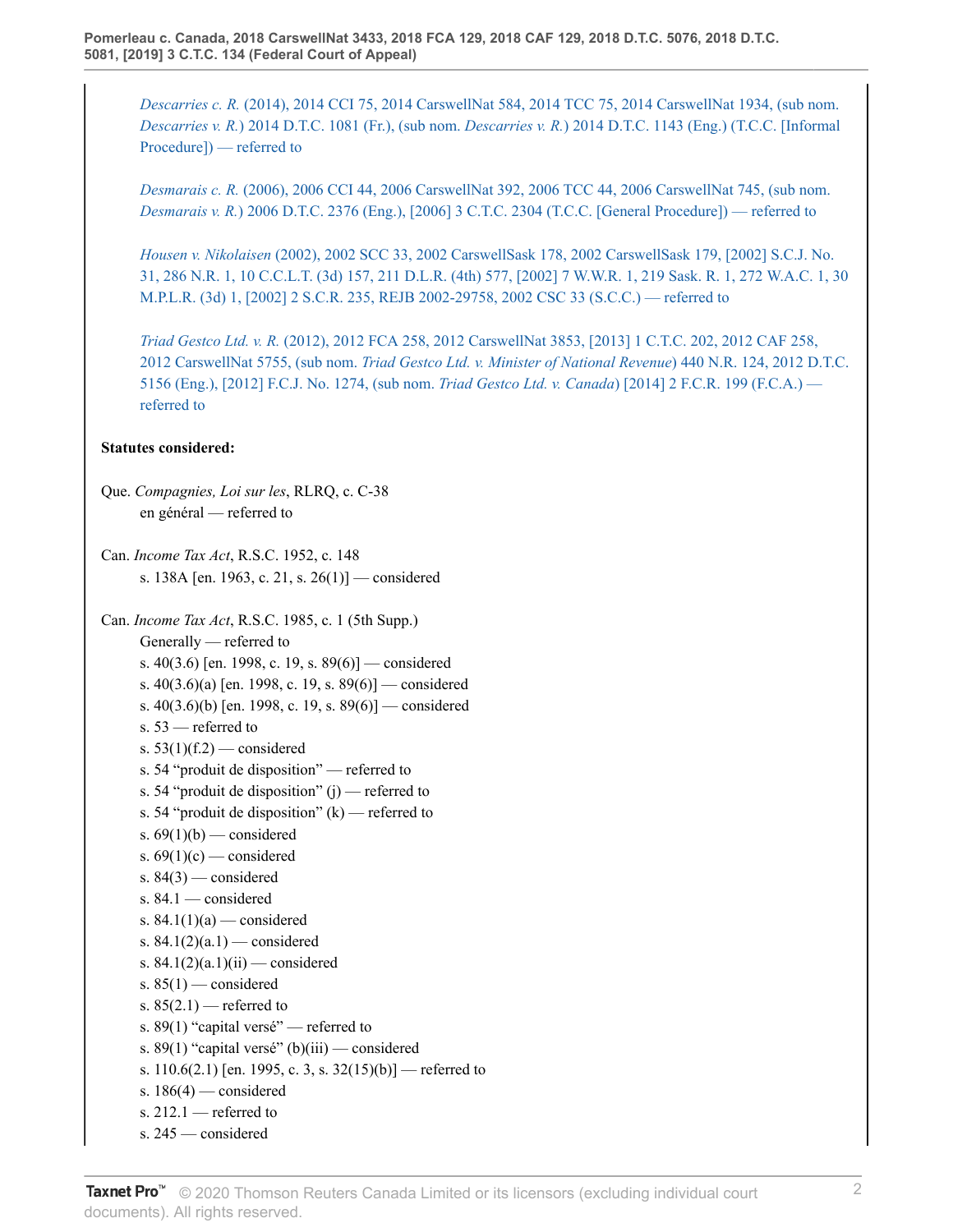s.  $245(4)$  — referred to s.  $245(5)$  — referred to Que. *Sociétés par actions, Loi sur les*, RLRQ, c. S-31.1 en général — referred to art. 68 — referred to art. 69 — referred to art. 70 — referred to

APPEAL from judgment reported at *Pomerleau c. R.* [\(2016\), 2016 CCI 228, 2016 CarswellNat 5819, 2016 D.T.C. 1206,](http://v3.taxnetpro.com/Document/I65d35fef80ba3d7ae0540021280d7cce/View/FullText.html?originationContext=document&vr=3.0&rs=cblt1.0&transitionType=DocumentItem&contextData=(sc.Search)) [2016 TCC 228, 2016 CarswellNat 12004 \(T.C.C. \[General Procedure\]\)](http://v3.taxnetpro.com/Document/I65d35fef80ba3d7ae0540021280d7cce/View/FullText.html?originationContext=document&vr=3.0&rs=cblt1.0&transitionType=DocumentItem&contextData=(sc.Search)), dismissing appeal from Minister's assessment annulling capital loss. *Marc Noël C.J.***:**

[ENGLISH TRANSLATION]

1 This is an appeal from a decision of Justice Favreau of the Tax Court of Canada (the TCC judge) confirming the validity of a reassessment issued by the Minister of National Revenue (the Minister) with respect to Pierre Pomerleau's (Mr. Pomerleau or the appellant) 2005 taxation year.

2 This reassessment was issued pursuant to the general anti-avoidance rule (GAAR) provided for in section 245 of the *Income Tax Act*, R.S.C. 1985, c. 1 (5th Supp.) (the ITA) and, as a consequence of the appellant's alleged abuse of section 84.1, taxes in his hands the deemed dividend he would have received, had this provision not been circumvented.

3 In support of his appeal, the appellant argues that the TCC judge erred in concluding that there was abusive tax avoidance within the meaning of subsection 245(4). In the alternative, the appellant submits that the proposed tax consequences are not "reasonable in the circumstances" within the meaning of subsection 245(5) and that the TCC judge erred in failing to address this issue.

4 Her Majesty the Queen (the Crown or the respondent), for her part, takes the position that neither of these arguments warrant this Court's intervention.

5 For the reasons that follow, I am of the view that the appeal should be dismissed. First, the TCC judge correctly identified the object, spirit and purpose of section 84.1and properly held that the tax plan culminating with the appellant's share redemption defeats the rationale which underlies this provision. Second, the appellant has not succeeded in showing that levying tax on the resulting deemed dividend in the amount of \$994,628 pursuant to subsection 245(5) is unreasonable, given the abuse identified.

6 The relevant statutory provisions for the analysis that follows are reproduced in the appendix to these reasons.

# **FACTS**

7 The appellant is president of Hervé Pomerleau Inc., a Quebec construction company. In 2004, the appellant wanted to build a chalet and desired to obtain the required funds from his company (Reasons, paragraph 14).

8 After consulting with an accounting firm, a tax plan was put in place in order to minimize the impact of any resulting tax liability. A central element of the plan was the preservation of the adjusted cost base (ACB) of certain shares of Groupe Pomerleau Inc. (Groupe Pomerleau), the sole shareholder of Hervé Pomerleau Inc.

9 Groupe Pomerleau's share capital was held by members of the Pomerleau family. The shares held by the appellant, his mother and his siblings (Gaby, Élaine and Francis) were Class F shares. They had become the owners of these shares in 1989 as the result of an estate freeze during which they availed themselves of the rollover under subsection 85(1) to exchange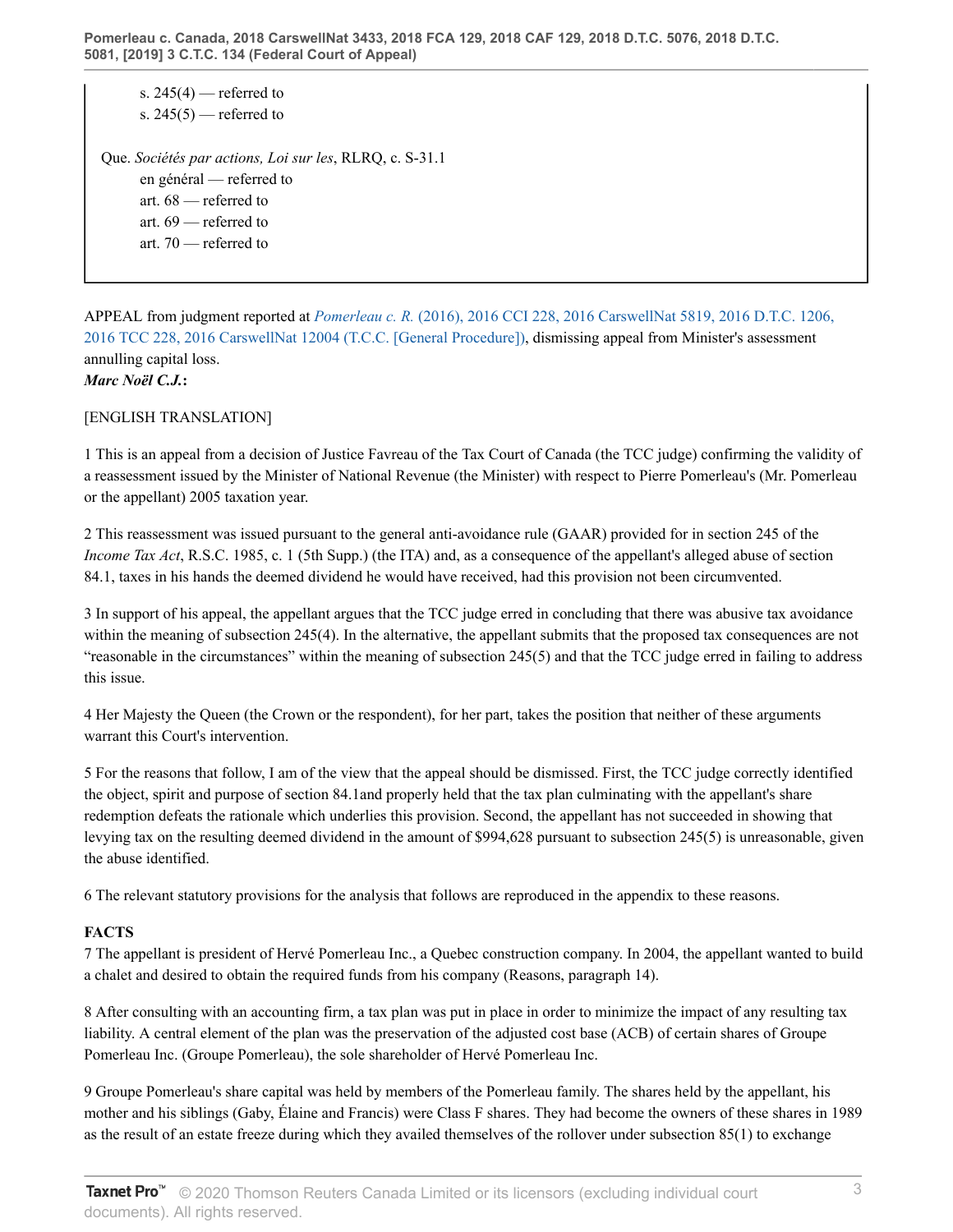their Class A shares for Class F shares of Groupe Pomerleau. Upon the disposition of their Class A shares, the appellant, his mother and his sister claimed the capital gains deduction provided under subsection 110.6(2.1) and therefore paid no tax on the capital gains arising from these dispositions. Moreover, in accordance with subsection 85(1), the proceeds of disposition of the Class A shares became the ACB of the Class F shares of Groupe Pomerleau so that the capital gains subject to the deduction were now reflected in the ACB of the Class F shares of Groupe Pomerleau.

10 In order to implement that tax plan, the appellant's mother first gave him half of her Class F shares. As they were related persons within the meaning of the ITA, the ACB of those shares in the hands of the appellant was deemed to be equal their fair market value (FMV) at the time the gift was made, which was \$195,128 (see paragraph  $69(1)(c)$ ).

11 The appellant and his sister Gaby then transferred all of their Class F shares to a holding company named P Pom Inc. (P Pom), which was wholly owned by the appellant. In exchange, they were issued Class A and G shares of P Pom. In making this exchange, the parties availed themselves of the rollover provided for under subsection 85(1) and the elected amount thereunder corresponded to the ACB of the transferred shares—*i.e.*: the Class F shares of Groupe Pomerleau. Because the parties chose to allocate the agreed amount solely to the Class G shares of P Pom, the ACB originating in the Class F shares of Groupe Pomerleau was henceforth entirely reflected in the Class G shares of P Pom while the ACB of the Class A shares of P Pom was nil.

12 Gaby then transferred all of the shares she held in P Pom to the appellant. Given the fact that no consideration was paid and that they are siblings, the transfer triggered the application of paragraphs  $69(1)(b)$  and  $69(1)(c)$ . The appellant was therefore deemed to have acquired those shares at a cost equal to their FMV, that is, \$999,184 for the Class A shares and \$407,600 for the Class G shares. The ACB of the Class A shares of P Pom held by the appellant thus went from nil to \$999,184.

13 It is useful to point out that the Minister did not take issue with this part of the increase of the ACB of the Class A shares of P Pom given that it reflects an amount on which tax was paid.

14 The same cannot be said about the ACB of the 1,010,328 Class G shares of P Pom which the appellant held at this stage, which stood at \$1,010,328. This ACB was previously part of the ACB of the Class F shares of Groupe Pomerleau and reflects amounts with respect of which a capital gains deduction had been claimed by the appellant, his sister and his mother.

15 P Pom then redeemed its Class G shares at a price equal to their FMV, \$1,010,328. As their paid-up capital stood at \$15,700, subsection 84(3) became operational with the result that the appellant was deemed to have received a dividend in the amount of \$994,628 and to have incurred a capital loss of \$994,628 (See subsection 84(3) when read in conjunction with the definition of "proceeds of disposition" in section 54). This loss was in turn deemed to be nil by the operation of paragraph  $40(3.6)(a)$  and was added to the ACB of the Class A shares held by the appellant in the capital stock of P Pom by the operation of paragraphs  $40(3.6)(b)$  and  $53(1)(f.2)$ . Accordingly, the ACB of these shares was increased to \$1,993,812 from \$999,184.

16 Such was the situation when the appellant transferred his Class A shares of P Pom to Gestion Pierre Pomerleau Inc. (Gestion), a holding company of which he was the sole shareholder. In exchange for his Class A shares of P Pom, the appellant received Class A and C shares of Gestion. The transfer was once again made by way of a rollover pursuant to subsection 85(1). The elected amount corresponded to the ACB of the Class A shares of P Pom, and was allocated exclusively to the ACB of the Class C shares of Gestion. As a result, the paid-up capital of Gestion's Class C shares was set at the same amount—*i.e.*: \$1,993,812.

17 The Class C shares of Gestion were then redeemed for an amount equal to their paid-up capital, thus putting \$1,993,812 in the hands of the appellant as a return of capital.

18 To achieve this result, the appellant had to avoid the application of section 84.1 (Partial Agreed Statement of Facts, Appeal Book, Vol. 1, Tab f, page 6, paragraph 17). This provision provides, among other things, that where a taxpayer transfers shares of one corporation to another corporation with which it does not deal at arm's length and receives shares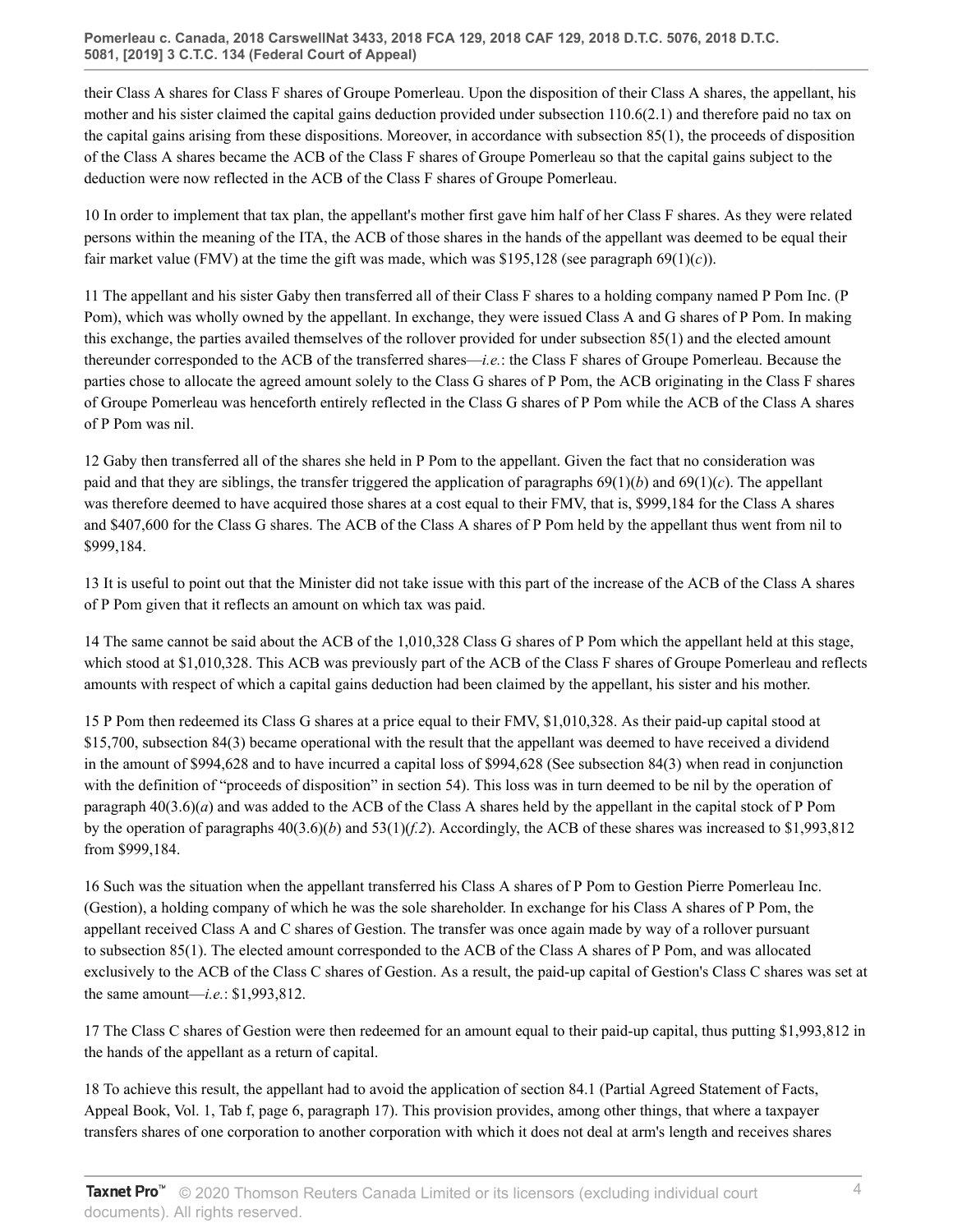as consideration (respectively the "subject shares" and the "new shares", undersection 84.1), the paid-up capital of the new shares will be equal to the greater of the paid-up capital of the subject shares or their ACB. For the purposes of this calculation, the ACB of the subject shares must be reduced when it comprises amounts in respect of which the taxpayer or a person related to the taxpayer has previously claimed a capital gains deduction. In the present case, this reduction (See paragraph 84.1(2)(*a.1*)) had no effect by reason of the combined application of paragraphs  $40(3.6)(a)$ ,  $40(3.6)(b)$  and  $53(1)$ (*f.2*) triggered by the tax plan put in place by the appellant.

# **- The reassessment**

19 According to the Minister, this result, although consistent with the text of paragraph 84.1(2)(*a.1*), defeats its underlying rationale because out of the \$1,993,812 received by the appellant upon the redemption of the Class C shares of Gestion, \$994,628 can be traced to amounts in respect of which the capital gains deduction had been claimed and on which no tax had therefore been paid.

20 In issuing the reassessment, the Minister acknowledged that the ACB of the Class A shares of P Pom (*i.e.*: the subject shares) does not represent an "[...] amount in respect of which a deduction under section 110.6 [had been] claimed [...]" (subparagraph 84.1(2)( $a$ .1)(ii)). Rather, it represented the loss that was refused following the deemed dividend since it is this loss that was added the ACB of the Class A shares of P Pom Inc pursuant to paragraph 40(3.6)(*b*).

21 The Minister's reassessment altered the tax consequences of the share redemption by using that amount as a reduction factor in the calculation provided for in subparagraph (ii) of paragraph  $84.1(2)(a.1)$ , thereby rendering the appellant liable for tax on a deemed dividend of \$994,628 as a result of the combined effect of paragraph  $84.1(1)(a)$  and subsection  $84(3)$ .

22 The appellant appealed the reassessments to the Tax Court of Canada after they were confirmed by the Minister.

# **DECISION OF TAX COURT OF CANADA**

23 Because the appellant conceded that his plan gave rise to a series of avoidance transactions that yielded a tax benefit, the only issue that the TCC judge had to decide was whether there had been an abuse of the statutory provisions relied on in order to obtain this benefit (Reasons, paragraphs 32 and 45).

24 Turning first to the text of section 84.1, the TCC judge noted that this provision applies when an individual resident in Canada transfers shares from one Canadian corporation to another with which he or she is not dealing at arm's length and, following the transfer, the two corporations are connected. In such a case, section 84.1 alters the tax consequences of the transaction (Reasons, paragraph 51).

25 The effect of section 84.1 "is either to reduce the paid-up capital of the new shares [...] or to deem a taxable dividend to have been paid to the transferor, insofar as the non-share consideration and/or the paid-up capital of the new shares exceed the greater of the paid-up capital or the ACB of the subject shares immediately before the disposition" (Reasons, paragraph 52).

26 The impact of section 84.1 on the new shares turns on the modification of the ACB of the subject shares brought about by paragraphs 84.1(2)(*a*) and (*a.1*). Paragraph (*a.1*) reduces the ACB of the subject shares by any amount in respect of which a capital gains deduction has been claimed under subsection  $110.6(2.1)$ , either by the transferor or by an individual with whom the transferor does not deal at arm's length (Reasons, paragraphs 53 and 54).

27 In this case, paragraph 84.1(2)( $a$ .1) did not apply despite the fact that nearly half the ACB of the Class A shares of P Pom (*i.e.*: \$994,628) came from an amount in respect of which a capital gains deduction had been claimed. The TCC judge, relying on the joint position of the parties on this point, explained that it was the combined effect of paragraphs 40(3.6)(*a*),  $40(3.6)(b)$  and  $53(1)(f.2)$  that caused the Class A shares of P Pom to escape the application of subparagraph 84.1(2)(*a.1*)(ii) (Reasons, paragraphs 56 and 57).

28 Turning next to the "contextual analysis", the TCC judge concluded that the relevant legislative context is the legislative scheme dealing with the taxation of corporations and their shareholders as well as the scheme related to the computation of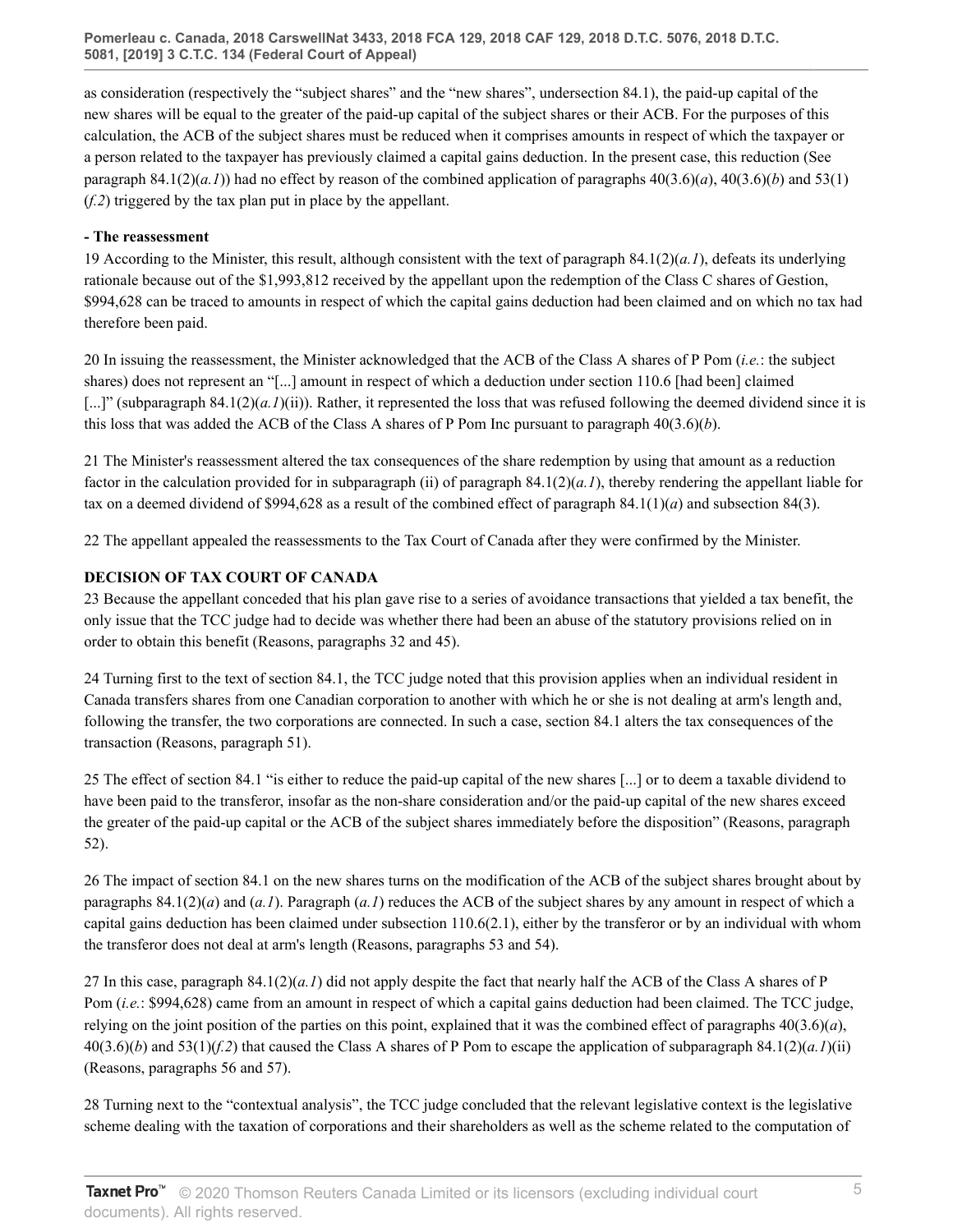paid-up capital. With respect to corporate taxation, the TCC judge began by noting that a corporation's surplus is distributed by way of dividend. When the shareholder is a corporation, the dividend is included and then deducted from its income. When the shareholder is an individual, the dividend is grossed up and included in income, and a tax credit is granted in recognition of the tax paid by the corporation. This gives effect to the principle of integration according to which income is taxed the same way, whether it be earned directly or through a corporation (Reasons, paragraphs 60 to 63).

29 According to the TCC judge, there is a clear scheme whereby corporate surpluses must be distributed to shareholders by way of dividend and be taxed as such, unless the amount represents a return of capital (Reasons, paragraph 64). When the distribution is done by other means, sections 84.1 and 212.1 together with subsection 85(2.1) come into play to ensure that the resulting tax treatment is similar to what would occur, if the corporate surplus had been distributed by way of dividend (Reasons, paragraph 64).

30 In contrast, paid-up capital represents amounts on which tax has been paid and accordingly can be distributed by a corporation on a tax-free basis (Reasons, paragraphs 65 and 66). Sections 84.1 and 212.1 are specific anti-avoidance rules that prevent a taxpayer from taking advantage of non-arm's length relationships in order to remove amounts in excess of the paid-up capital on a tax free basis (Reasons, paragraph 67).

31 After reviewing the history of section 84.1 (Reasons, paragraphs 70 to 75), the TCC judge concluded his analysis as follows (Reasons, paragraph 78):

[T]he textual, contextual and purposive analysis shows that the object, spirit or purpose of section 84.1 of the Act is to prevent a taxpayer from performing non-arm's length transactions whose goal is to strip a corporation of its surpluses tax-free through the use of a capital gains deduction or the tax-free value on valuation day [...].

32 The TCC judge therefore concluded that the object, spirit and purpose of section 84.1 was frustrated by the result achieved in this case. Despite the fact that part of the ACB of the Class A shares of P Pom came entirely from an amount in respect of which a capital gains deduction had been claimed, the appellant circumvented the application of paragraph  $84.1(2)(a.1)$ by isolating the ACB of the Class F shares of Groupe Pomerleau in the Class G shares of P Pom and then triggering a capital loss in order to increase the ACB of the Class A shares of P Pom (Reasons, paragraphs 81, 84 and 85). Consequently, \$994,628 from Gestion's surplus was distributed to the appellant tax-free, which defeats the object, spirit and purpose of section 84.1 (Reasons, paragraphs 81, 83 and 87).

# **POSITIONS OF THE PARTIES**

#### **- Appellant**

33 The appellant challenges the Tax Court judge's conclusion and points to three errors. First, he submits that the series of transactions was part of an intergenerational transfer of a family business and that the object, spirit and purpose of section 84.1 does not have the effect of preventing surplus stripping in such a context. The appellant cites the legislative history of section 84.1 and certain extrinsic materials in support of this argument.

34 The former section 138A, which the appellant describes as a [TRANSLATION] "predecessor to section 84.1", gave the Minister the discretion to take action against abusive surplus stripping. In 1974, the Canada Revenue Agency (CRA) stated that this provision would not be applied when taxpayers sold all of the shares they had in a corporation in the course of a genuine sale (Appellant's Memorandum, paragraph 40). Authors Heward Stikeman and Robert Couzin have also noted that, from 1975 onwards, it was reasonable to assume that this discretion would not be exercised in respect of certain transactions involving members of the same family (Appellant's Memorandum, paragraph 41).

35 In the same vein, the appellant points out that, in a budget document published by the Department of Finance in 1977, the Minister explained that the rules applicable to surplus stripping would have [TRANSLATION] "a considerably narrowed scope" (Appellant's Memorandum, paragraph 42). When section 84.1 was amended in 1985 following the introduction of the capital gains exemption, this policy of restraint remained unchanged (Appellant's Memorandum, paragraphs 43 to 46).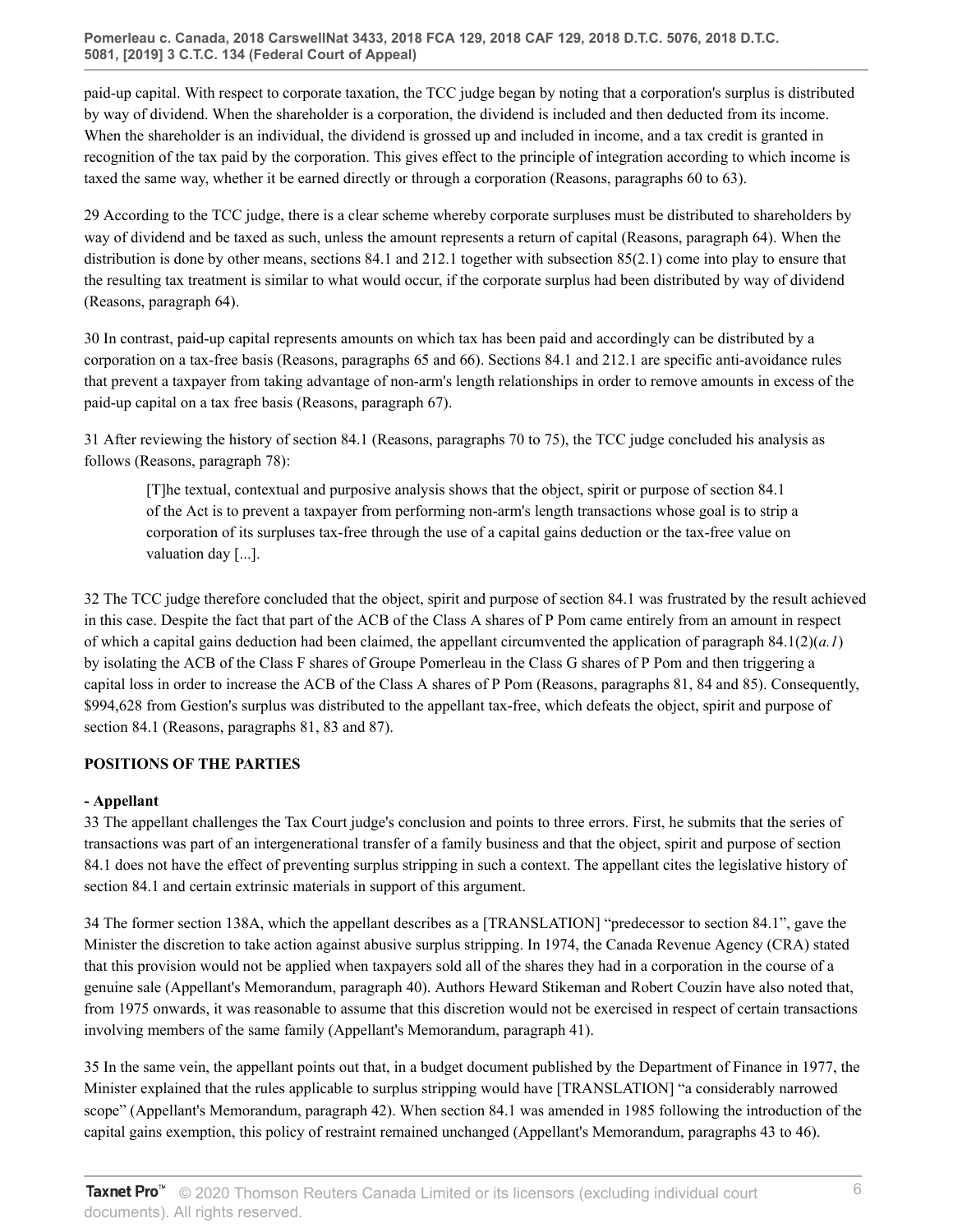36 Finally, around the same time, the CRA reiterated its position that section 84.1 would not be applied to certain transactions between persons who do not deal at arm's length, for example, when a father sells a company to a son who participates in its operation. The appellant argues that, even though the CRA disavowed this policy following the Tax Court of Canada's decision in *[Descarries v. The Queen](http://v3.taxnetpro.com/Document/Ifc466bf567e047d7e0440021280d79ee/View/FullText.html?originationContext=document&vr=3.0&rs=cblt1.0&transitionType=DocumentItem&contextData=(sc.Search))*, 2014 TCC 75 [*Descarries*], the object, spirit and purpose of section 84.1 does not prevent transactions such as the one in issue when carried out in the context of an intergenerational transfer of a family business (Appellant's Memorandum, paragraphs 48 to 50).

37 Second, the appellant submits that the ACB of the Class A shares of P Pom was increased by operation of subsection 40(3.6) and not, as the respondent claims, because of a crystallization of the capital gains deduction. Had Parliament intended subparagraph  $84.1(2)(a.1)$ (ii) to apply to reduce the ACB of a share in these circumstances, it would have amended the ITA accordingly (Appellant's Memorandum, paragraphs 53 and 54).

38 According to the appellant, the principle of implied exclusion must be applied in construing section 84.1. In this respect, he relies on the Supreme Court's decision in *Copthorne Holdings Ltd. v. Canada*[, 2011 SCC 63, \[2011\] 3 S.C.R. 721](http://v3.taxnetpro.com/Document/Ib6468171105f07f8e0440021280d79ee/View/FullText.html?originationContext=document&vr=3.0&rs=cblt1.0&transitionType=DocumentItem&contextData=(sc.Search)) [*Copthorne*] where the Court acknowledged that the object, spirit and purpose of the provisions of the ITA may be no broader than the text itself (Appellant's Memorandum, paragraph 58). It follows that the principle of implied exclusion remains a relevant approach to statutory interpretation, even where the GAAR is in play (Appellant's Memorandum, paragraph 59).

39 Moreover, in *[Canada v. Collins & Aikman Canada Inc.](http://v3.taxnetpro.com/Document/I9310e05a51c227a3e0440003ba833f85/View/FullText.html?originationContext=document&vr=3.0&rs=cblt1.0&transitionType=DocumentItem&contextData=(sc.Search))*, 2010 FCA 251, [2011] 1 C.T.C. 250 [*Collins & Aikman*], this Court confirmed that [TRANSLATION] "the implied exclusion principle applies to section 84.1 of the Act" (Appellant's Memorandum, paragraph 64). The limited scope of this section must therefore be respected. Had Parliament intended subparagraph  $84.1(2)(a)$ (ii) to apply to an increase resulting from the application of subsection 40(3.6), it would have so provided. According to the appellant, using the GAAR to expand the scope of subparagraph 84.1(2)(*a.1*)(ii) runs afoul wellestablished jurisprudential principles (Appellant's Memorandum, paragraph 64).

40 Third, the appellant submits that the decision of the Tax Court of Canada in *Descarries* is based on problematic reasoning and should not guide this analysis. The judge who heard that case did not review the legislative history of section 84.1. Had he done so, he would have had no choice but to find that section 84.1 does not apply in the context of a genuine intergenerational transfer of a family business (Appellant's Memorandum, paragraphs 77 to 79). Nor did the judge apply the principle of implied exclusion in construing section 84.1, contrary to the approach called for in *Collins & Aikman* (Appellant's Memorandum, paragraph 83).

41 Alleging the same shortcomings, the appellant argues that the decision of the Tax Court of Canada in *[Desmarais v.](http://v3.taxnetpro.com/Document/I8d7d939392a35dece0440003ba833f85/View/FullText.html?originationContext=document&vr=3.0&rs=cblt1.0&transitionType=DocumentItem&contextData=(sc.Search)) The Queen*[, 2006 TCC 44](http://v3.taxnetpro.com/Document/I8d7d939392a35dece0440003ba833f85/View/FullText.html?originationContext=document&vr=3.0&rs=cblt1.0&transitionType=DocumentItem&contextData=(sc.Search)) [*Desmarais*] was also wrongly decided and should not have been followed by the TCC judge (Appellant's Memorandum, paragraphs 84 to 94).

42 Finally, should this Court conclude that there was abusive tax avoidance, the appellant submits that the consequential adjustments brought about by the reassessment are unreasonable because they give rise to double taxation (Appellant's Memorandum, paragraph 96). This double taxation would result from the fact that a capital loss was deemed to be nil in accordance with paragraph  $40(3.6)(a)$  and that the reassessment had the effect of levying tax on this same amount (Appellant's Memorandum, paragraphs 95 to 97). According to the appellant, [TRANSLATION] "the proceeds of disposition of the shares should be reduced by operation of the Act so that the loss is preserved" (Appellant's Memorandum, paragraph 101). The TCC judge erred in not ruling on this issue (Appellant's Memorandum, paragraphs 95 and 100).

# **- Respondent**

43 According to the respondent, the implied exclusion principle on which the appellant relies was clearly rejected by the Supreme Court in *Copthorne*. In that case, Rothstein J. explained that, by invoking the GAAR, the Minister acknowledges that the transaction in question is consistent with the text of the statute but contends that it frustrates its object, spirit and purpose. Therefore, when the GAAR is invoked, it is not the literal meaning of the text but the underlying rationale of the provision that is in issue (Crown's Memorandum, paragraphs 33 to 36 and 40). That being said, the Crown acknowledges that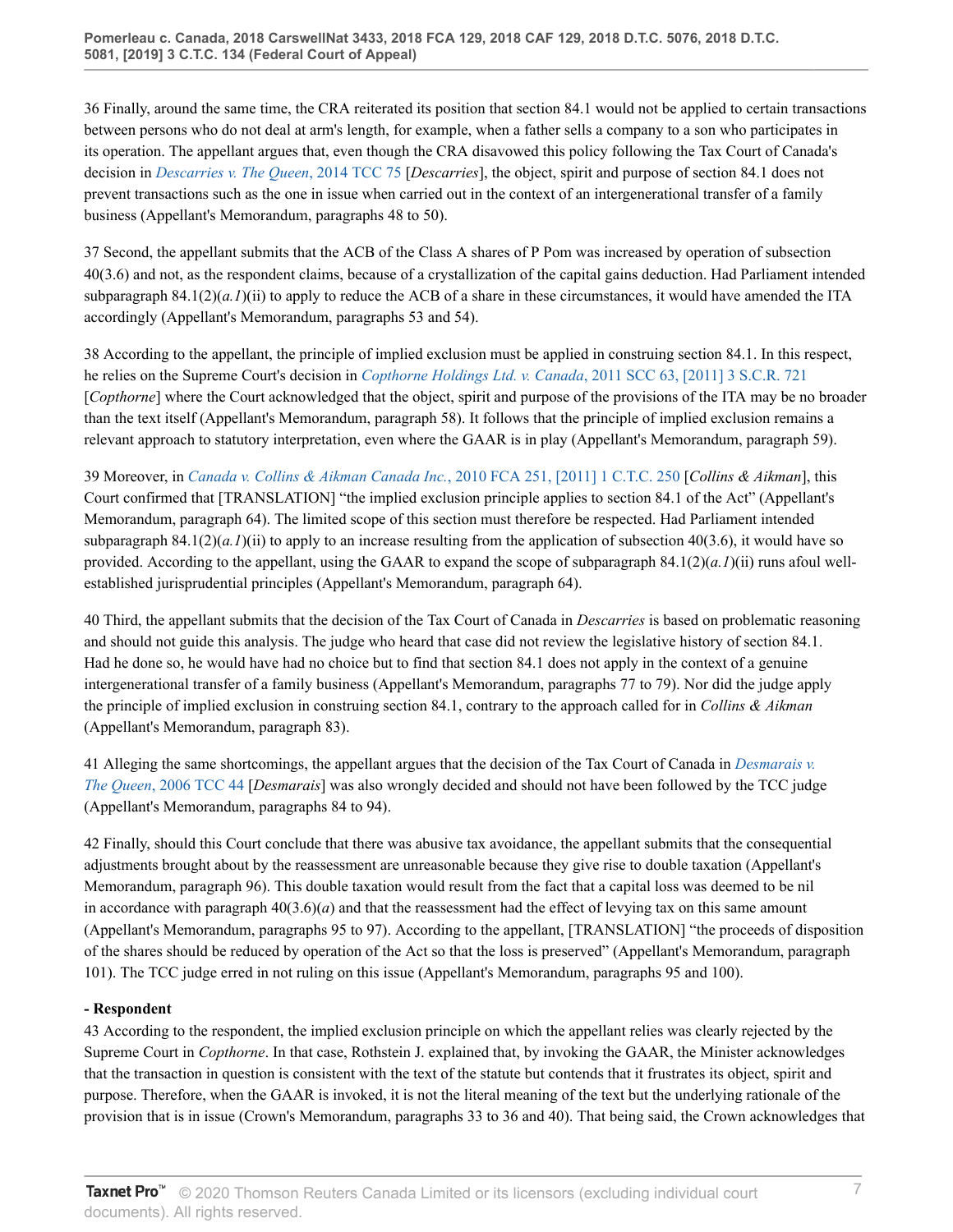the object, spirit and purpose of certain provisions may be circumscribed by their language. In her view however, section 84.1 is not one of these provisions (Crown's Memorandum, paragraph 37).

44 Contrary to the appellant's assertions, in *Collins & Aikman*, the Federal Court of Appeal did not use the implied exclusion principle to limit the application of section 84.1. Rather, the Court concluded that the transaction in issue was not subject to section 212.1 and that the limited scope of that provision had to be respected (Crown's Memorandum, paragraph 38).

45 According to the respondent, the TCC judge correctly concluded that the purpose of section 84.1 is [TRANSLATION] "to prevent a taxpayer from performing non-arm's length transactions whose goal is to strip a corporation of its surpluses tax-free through the use of a capital gains deduction or the tax-free value on valuation day" (Respondent's Memorandum, paragraph 41). The fact that the series of transactions was allegedly undertaken to carry out an intergenerational transfer has no impact on its application (Crown's Memorandum, paragraph 42).

46 Section 84.1 is an anti-avoidance rule that applies when an individual transfers shares in one corporation resident in Canada to another with which the transferor does not deal at arm's length and, immediately after the share transfer, the corporations are related (Respondent's Memorandum, paragraph 45). When these conditions are met, section 84.1 provides that the paid-up capital of the shares issued as consideration for the subject shares (*i.e.*: the "new shares") will be limited to the greater of the paid-up capital of the subject shares or their ACB as modified by subsection 84.1(2) (Respondent's Memorandum, paragraph 48). The effect of subparagraph  $84.1(2)(a.1)(ii)$  is to reduce the ACB of the new shares by the amount of the capital gains deduction claimed by the transferor or by a person with whom the transferor is not dealing at arm's length in a prior disposition of the subject shares or shares for which they were substituted (Crown's Memorandum, paragraphs 47, 48 and 49).

47 In the present case, subparagraph  $84.1(2)(a.1)(ii)$  did not apply despite the fact that \$994,628 of the ACB of the subject shares came indirectly from funds in respect of which a capital gains deduction had been claimed (Crown's Memorandum, paragraph 51). Indeed, the ACB of the Class A shares of P Pom came from the ACB of the Class G shares of P Pom, which itself came from the Class F shares of Groupe Pomerleau (Respondent's Memorandum, paragraph 52).

48 According to the respondent, the relevant legislative context in this case includes the statutory scheme pertaining to the taxation of corporations and their shareholders as well as the scheme related to paid-up capital. The former involves two levels of taxation. The corporation is taxed on its income, and the shareholder is taxed when he or she receives a distribution from the corporation (Crown's Memorandum, paragraph 56).

49 Where the distribution is made by way of dividend to a shareholder that is a corporation, the dividend is included in and then deducted from its income. When the shareholder is an individual, a gross-up and credit system applies to recognize the amount of tax already paid by the corporation. This mechanism ensures a certain degree of neutrality by taxing all income the same, whether it is earned directly by the shareholder or through a corporation (Crown's Memorandum, paragraphs 54 to 59).

50 Where corporate surpluses are distributed otherwise than by way of dividend, the ITA taxes such amounts as if they were dividends, unless they represent a return of capital (Crown's Memorandum, paragraph 60). The amount initially invested when the shares are issued comes from funds on which tax has already been paid, which explains why these funds can be returned to the shareholder tax-free whereas amounts in excess of the paid-up capital cannot. The purpose of sections 84.1 and 212.1 is to give effect to this objective; the reduction in paid-up capital sought in these provisions prevents shareholders from receiving amounts in excess of their initial investment on a tax-free basis (Crown's Memorandum, paragraphs 61 to 63).

51 In this case, the appellant successfully thwarted this objective through his abuse of subsection 40(3.6) (Crown's Memorandum, paragraph 79). The high ACB of the shares derived from amounts on which a capital gains deduction had been claimed was [TRANSLATION] "isolated in a single class of shares", which were then redeemed in order to trigger a capital loss subject to the deeming rule and the ACB adjustments provided for in subsection 40(3.6) (Crown's Memorandum, paragraph 81). The appellant thereby increased the ACB of the Class A shares of P Pom and exchanged them for shares with a paid-up capital equal to their ACB, thus avoiding the application of subparagraph 84.1(2)(*a.1*)(ii).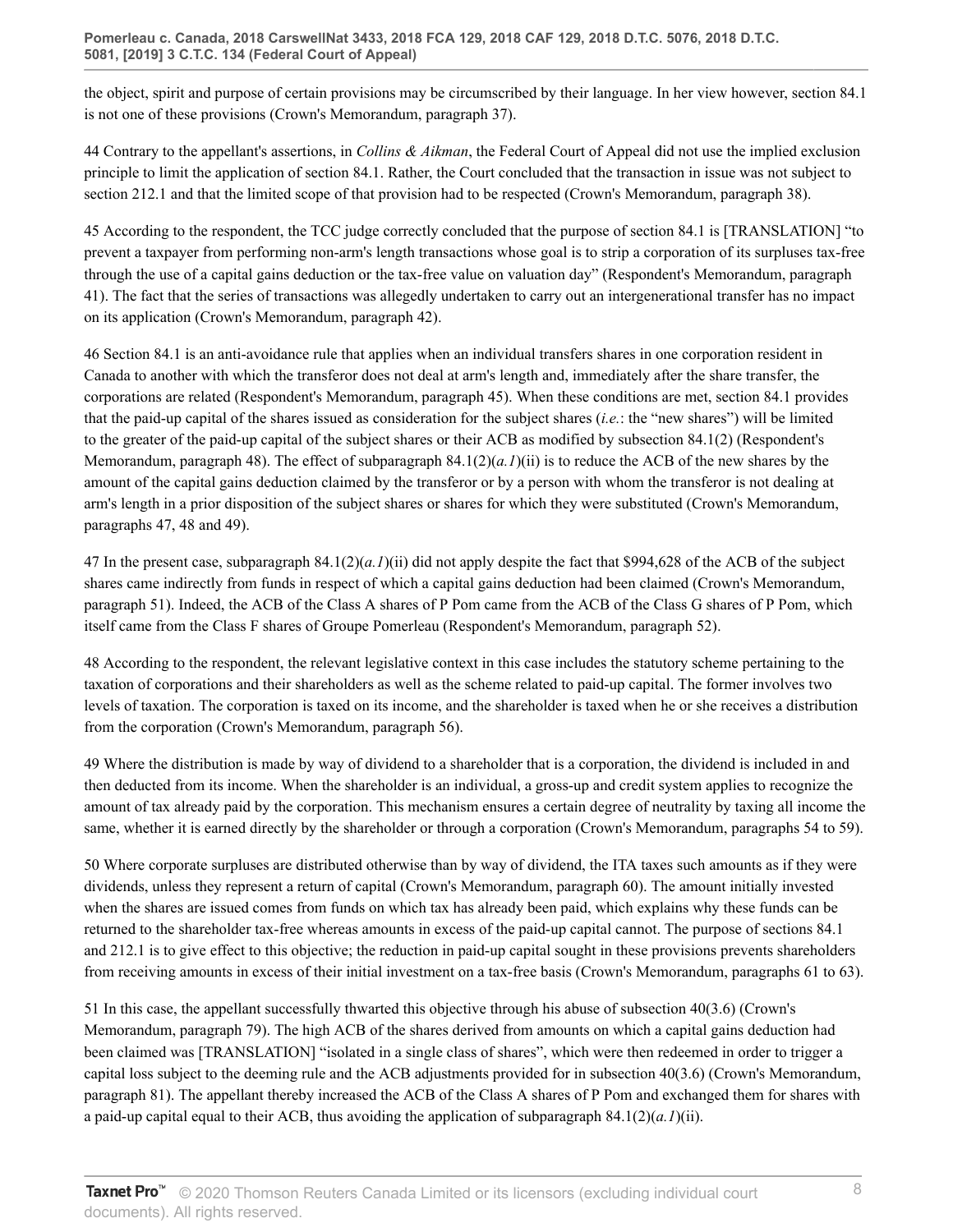52 Finally, the respondent submits that the appellant's alternative argument must also be rejected. The only effect of the reassessment was to deny the tax benefit obtained. To achieve this, the appellant was deemed to have received a dividend, the effect of which was to eliminate the tax benefit he would have otherwise obtained (Crown's Memorandum, paragraph 83).

53 The question surrounding the tax consequences of the remaining shares and the preservation of a possible loss was not in issue before the TCC judge, and no evidence was introduced in support of such an adjustment. It was only when the reply was filed that this question was raised (Crown's Memorandum, paragraph 84). The respondent adds—citing paragraphs 55 to 59 of this Court's decision in *Triad Gestco Ltd. v. Canada*[, 2012 FCA 258, \[2014\] 2 F.C.R. 199](http://v3.taxnetpro.com/Document/Icc472418b71c07e0e0440021280d79ee/View/FullText.html?originationContext=document&vr=3.0&rs=cblt1.0&transitionType=DocumentItem&contextData=(sc.Search))—that the question is hypothetical and that it is too late to raise it (Respondent's Memorandum, paragraph 85).

# **ANALYSIS**

54 In a GAAR analysis, three questions must be addressed: was there a tax benefit? If so, were the transactions giving rise to that benefit avoidance transactions? If so, were these transactions abusive? (*Copthorne*, paragraph 33, citing *[Canada Trustco](http://v3.taxnetpro.com/Document/I8d7d939394245dece0440003ba833f85/View/FullText.html?originationContext=document&vr=3.0&rs=cblt1.0&transitionType=DocumentItem&contextData=(sc.Search)) Mortgage Co. v. Canada*[, 2005 SCC 54, \[2005\] 2 S.C.R. 601](http://v3.taxnetpro.com/Document/I8d7d939394245dece0440003ba833f85/View/FullText.html?originationContext=document&vr=3.0&rs=cblt1.0&transitionType=DocumentItem&contextData=(sc.Search)) [*Trustco*], paragraphs 18, 21 and 36).

55 The appellant acknowledges that the receipt of the amount of \$994,628 on a tax-free basis upon the redemption by Gestion of its Class C shares constitutes a tax benefit and that this benefit was achieved by entering into avoidance transactions. The only issue to be decided is therefore whether the TCC judge was correct in concluding that this outcome frustrates the object, spirit and purpose of section 84.1.

56 This is a question of mixed fact and law and is therefore subject to the standard of palpable and overriding error (*Trustco*, paragraph 44; *Housen v. Nikolaisen*[, 2002 SCC 33, \[2002\] 2 S.C.R. 235](http://v3.taxnetpro.com/Document/I17a3d4299a0372cbe0540021280d79ee/View/FullText.html?originationContext=document&vr=3.0&rs=cblt1.0&transitionType=DocumentItem&contextData=(sc.Search)) [*Housen*], paragraph 37). However, the abuse analysis proceeds in two stages. The first stage requires the determination of the object, spirit and purpose of the provisions at issue, and the second is to determine whether the tax benefit obtained frustrates these provisions so construed (*Trustco*, paragraph 44). The object, spirit and purpose of a provision is discerned byway of statutory interpretation (*Copthorne*, para 70). This gives rise to a question of law which is an extricable part of the analysis. It is therefore subject to the standard of correctness (*Trustco*, paragraph 44, *Housen*, paragraphs 8 to 37).

57 Finally, it is useful to recall that in a GAAR analysis, the textual, contextual and purposive analysis is employed to determine the object, spirit and purpose of the provisions in issue which requires a search for the rationale that may not be captured by the text itself (*Copthorne*, paragraph 70, *Trustco*, paragraph 65). In this respect, the burden of demonstrating that a GAAR analysis gives the relevant provisions a broader scope than that revealed by the words rests with the Crown.

# **- Paid-up capital and ACB**

58 Before embarking on the analysis of the object, spirit and purpose of section 84.1 as such, it is helpful to briefly consider the two fundamental concepts which underlie this provision—*i.e.*: the paid-up capital of a share and a shareholder's ACB.

59 As the Supreme Court explained in *Copthorne*, the paid-up capital, as defined in subparagraph 89(1)(*b*)(iii), is initially determined by reference to the concept of stated capital under the applicable corporate law (*Copthorne*, paragraphs 75 and 76). In the present case, the corporations involved were incorporated under the *Companies Act*, C.Q.L.R., c. C-38, and have been governed by the *Business Corporations Act*, C.Q.L.R., c. S-31.1 (the Corporations Act) since 2011.

60 The stated capital—designated as "issued and paid-up share capital account" under the Corporations Act—essentially represents a shareholder's investment in a corporation, calculated in monetary terms. This investment must be recorded separately for each class of shares. When additional shares of a particular class are issued, the consideration received is added to the stated capital of that class and, if this consideration is not monetary—for example, when it consists of shares—, the FMV of that consideration is added to the stated capital (Corporations Act, sections 68, 69 and 70).

61 Paragraph  $89(1)(a)$  establishes that the paid-up capital of a share is that of the entire class divided by the number of issued shares. It follows that for the purposes of the ITA the paid-up capital will be the same for all shareholders.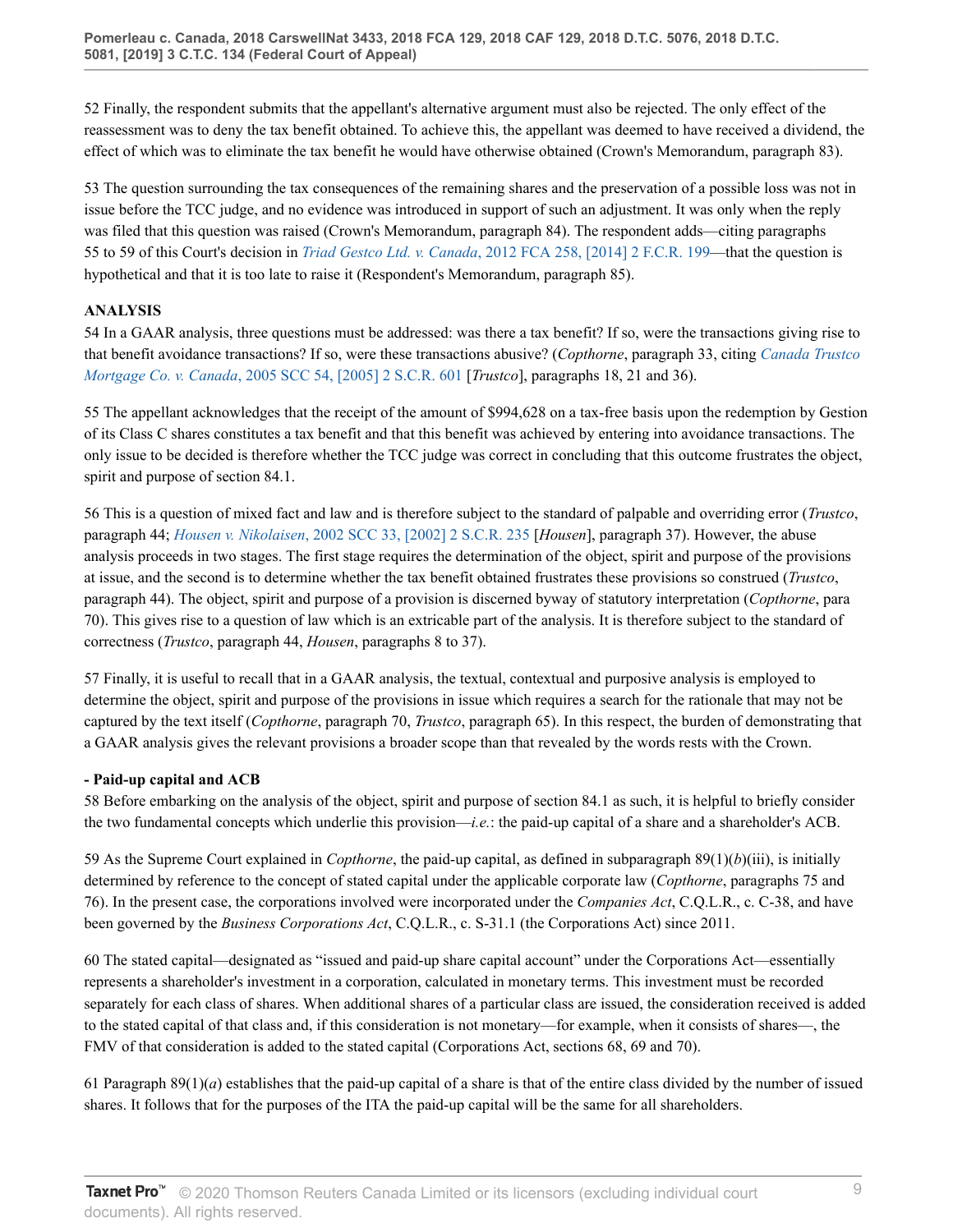62 The ACB of a share is different in this respect because it can vary from one shareholder to the next. At the outset, a share's paid-up capital and its ACB will coincide because the ACB of any property under the ITA, including a share, is equal to its cost reflected by the price paid in order to obtain it (section 54). However, if a subsequent shareholder acquires the share at a price higher than its issue price, that shareholder will have an ACB that exceeds the paid-up capital of the share. In such circumstances, the stated capital of the issuing corporation will not have increased because it is the initial shareholder, not the corporation, who received the price paid for the share. As a result, a shareholder can hold shares whose paid-up capital and ACB are not the same.

63 As is the case for the initial investment made in exchange for newly issued shares, the ITA operates on the assumption that the cost of acquiring property—*i.e.*: its initial ACB—is paid with amounts that have been subject to tax. Thereafter, the only adjustments allowed pursuant to section 53 result from taxable transactions or events. It follows that, as a rule, the ACB is composed of amounts that have been subject to tax,

#### **- Section 84.1**

64 The purpose of section 84.1 is to prevent amounts which have not been subject to tax from being used in order to allow shareholders to withdraw corporate surpluses on a tax-free basis. At the onset, the amounts which may be extracted without tax are limited to the paid-up capital (*Copthorne*, paragraph 95). However, as the Supreme Court further explained, paidup capital, after the initial investment is made, can be increased by amounts that have not been subject to tax (*Copthorne*, paragraph 96). That is why subparagraph  $89(1)(b)(iii)$  provides by way of reference that once established in accordance with the applicable corporate law, the paid-up capital may be subject to downward adjustments in order to exclude from its computation amounts which have not been subject to tax. Section 84.1 is one of the provisions to which reference is made for this purpose. Its specific aim is to prevent paid-up capital from being increased by non-taxed amounts generated through nonarm's length transactions (*Copthorne*, paragraphs 95, 96).

65 Section 84.1 applies when an individual resident in Canada transfers shares in a Canadian corporation (the subject shares) to another Canadian corporation with which the individual does not deal at arm's length and where both corporations are "connected" corporations within the meaning of subsection 186(4) immediately after the transfer. Where the subject shares reflect an accrued capital gains and are transferred at their FMV for newly issued shares (the new shares), paragraph 84.1(1) (*a*) sets the paid-up capital of the new shares at the greater of the paid-up capital or the ACB of the subject shares. Absent this provision, the paid-up capital of the new shares would be equal to the FMV of the subject shares at the time of the exchange with the result that the holder of the new shares could receive a tax-free distribution up to this FMV upon redeeming the new shares even though only half of the accrued value would have been subject to tax. The underlying logic for that adjustment is that, as noted earlier, the paid-up capital and the ACB of the subject shares will both reflect amounts that have been subject to tax. Accordingly, by providing that the paid-up capital of a new share is equal to the greater of the two, paragraph  $84.1(1)(a)$ preserves the cost assumed by the shareholder while limiting the amounts that may be removed tax-free when redeeming the new shares to those that have been subject to tax.

66 There exists however two situations where the ACB of a subject share can reflect an amount that has not been subject to tax. Both are addressed in paragraph  $84.1(2)(a.1)$ . The first (subparagraph (i)) is where the ACB of a subject share reflects a gain that accrued prior to December 31, 1971 (Valuation-Day), and the second (subparagraph (ii)) is where the ACB of a subject share reflects amounts in respect of which a capital gains exemption, in force since 1985, has been claimed.

67 In order to prevent these accrued gains and exempt amounts from increasing the paid-up capital of a new share received in the course of a share exchange, paragraph  $84.1(2)(a.1)$  alters the computation of the ACB of the subject share (or share for which it has been substituted) by subtracting these accrued gains and exempt amounts in its calculation. It is this subtraction set out in subparagraph  $84.1(2)(a.1)(ii)$  which was successfully avoided thereby giving rise to the tax benefit.

# **- Series of transactions**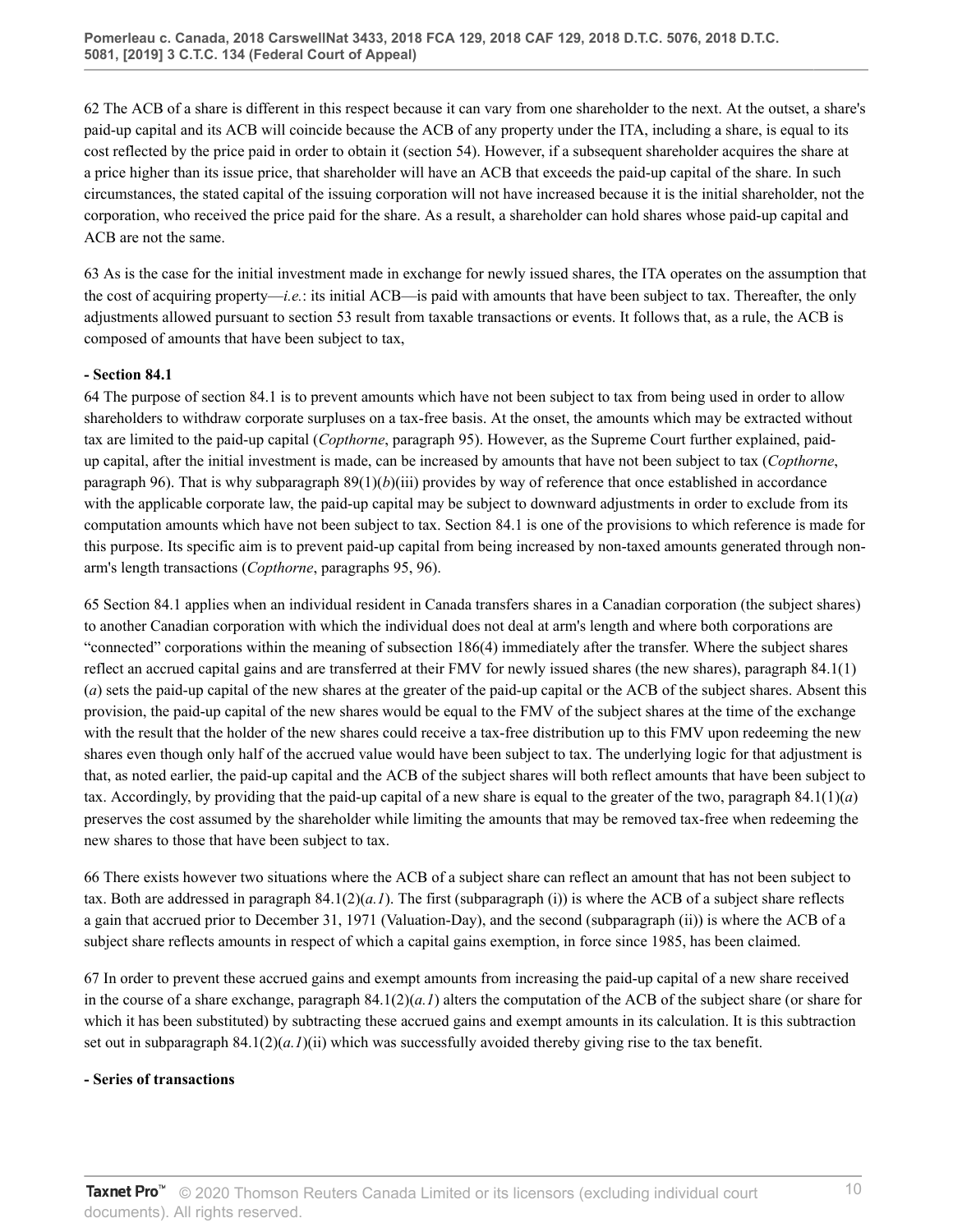68 Having identified the object, spirit and purpose of section 84.1, it is useful to review the tail end of the series of transactions with an emphasis on the provisions that were used in order to avoid the application of subparagraph  $84.1(2)(a.1)$ (ii).

69 The appellant first triggered the application of subsection 84(3). This provision fulfills a purpose similar to section 84.1 in that it ensures that only the paid-up capital, as adjusted pursuant to the ITA, can be withdrawn from a corporation on a tax free basis. When shares are redeemed at a price that exceeds their paid-up capital as adjusted, subsection 84(3) deems a dividend equal to that excess to have been paid. In the present case, subsection 84(3) was triggered because the paidup capital of the Class G shares of P Pom was equal to \$15,700 while the redemption price was equal to their FMV—*i.e.*: \$1,010,328—with the result that a dividend of \$994,628 was deemed to have been paid with a resulting loss equal to the same amount made up by the difference between the ACB of these shares (\$1,010,328) and their "proceeds of disposition" computed after subtracting the deemed dividend (\$15,700) (See in this respect the definition of "proceeds of disposition" in section 54).

70 This loss was provoked with the knowledge that it would be deemed nil pursuant to paragraph 40(3.6)(*a*). Subsection 40(3.6) is another anti-avoidance provision, the effect of which is to defer losses arising from share transfers when made to an affiliated corporation until a disposition outside the affiliated group takes place. The deferral is achieved by deeming the loss to be nil (paragraph 40(3.6)(*a*)) and adding the disallowed loss to the ACB of the shares of another class held by the taxpayer immediately after the disposition (paragraph 40(3.6)(*b*)). Paragraph 53(1)(*f.2*) confirms that the amount thus added becomes part of the ACB of the shares so designated. The loss is therefore preserved and may be realized on a subsequent disposition of these shares, in this case, the Class A shares of P Pom.

71 The result of this series of transactions is that based on a reading focused on the words, the "amount" referred to in subparagraph  $84.1(2)(a.1)$ (ii), is no longer one "in respect of which a deduction under section 110.6 was claimed", but one which reflects the deemed capital loss triggered by the appellant. This must be accepted when construing this provision under the normal interpretative approach given the legal fiction created by the deeming rule in paragraph 40(3.6)(*a*), the effect of which is to make the deemed loss a reality. It follows that subparagraph  $84.1(2)(a.1)(ii)$  could not reduce the ACB of the Class A shares of P Pom (the subject shares) and, consequently, paragraph 84.1(1)(*a*) did not reduce the paid-up capital of the Class C shares of Gestion (the new shares). In the end, this allowed the appellant to remove \$994,628 on a tax-free basis following the redemption of the Class C shares of Gestion.

# **- Brief recollection of the position of the parties**

72 The Minister argues that allowing amounts on which the capital gains exemption has been claimed to be part of the ACB of the Class A shares of P Pom, frustrates the object, spirit and purpose of subparagraph 84.1(2)(*a.1*)(ii), when regard is had to its reason for being.

73 The appellant responds that, in some instances, the object, spirit and purpose of a provision is no broader than the text itself. In such a case, the text is conclusive because it is consistent with, and fully explains its underlying rationale (*Copthorne*, paragraph 110). This thesis is at root of all the appellant's arguments. The object, spirit and purpose of section 84.1 is limited by its text, and when regard is had to the specific wording subparagraph 84.1(2)(*a.1*)(ii), no reduction of the ACB of subject shares in respect of amounts resulting from the application of subsection 40(3.6) is provided for. In the present case, the amount of \$994,628 comes from subsection 40(3.6) and not from a deduction claimed under section 110.6. Although this amount originally consisted of funds in respect of which the capital gains deduction had been claimed, it can no longer be treated as such given the interposition of subsection 40(3.6).

74 Relying on the principle of implied exclusion, the appellant adds that subtracting \$994,628 from the ACB of the Class A shares of P Pom could only be justified if Parliament had expressly provided that the ACB of a subject share be reduced when it originates from a loss that has been disallowed and deemed nil under subsection  $40(3.6)$ , the same way as it did with respect to amounts subject to the capital gains deduction under section 110.6 (Appellant's Memorandum, paragraph 55).

# **- Why the appeal cannot succeed**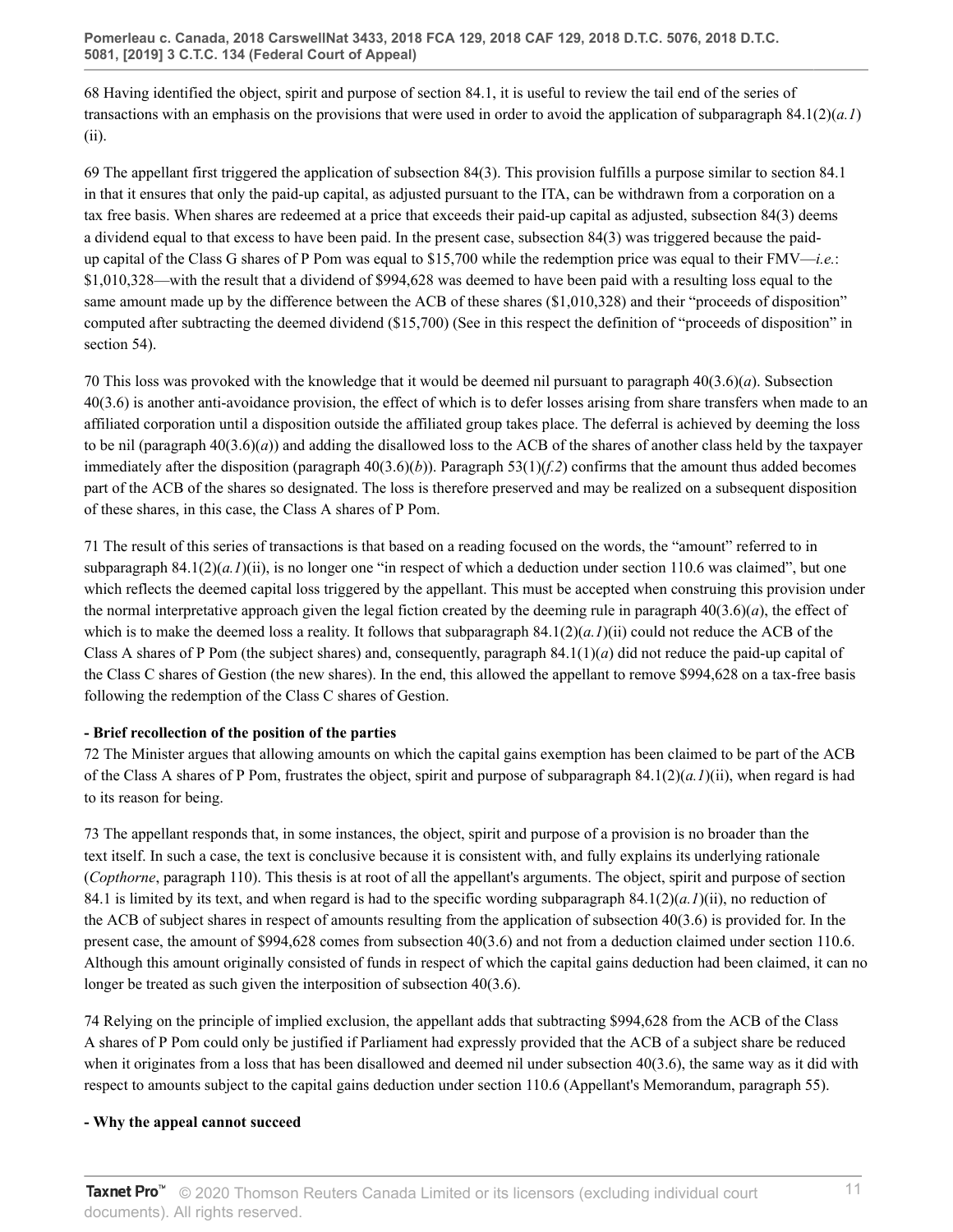75 I first turn to the contention that the object, spirit and purpose of section 84.1 is fully revealed by its text. As already said, there may be instances where the object, spirit and purpose of a provision is fully captured by its text, but this conclusion must be supported by an object, spirit and purpose analysis of the provision in issue (*Copthorne*, paragraph 111). In this case, an analysis of the object, spirit and purpose of section 84.1 shows that this provision has a scope that extends beyond its words.

76 I reject at the onset the contention that this Court in *Collins & Aikman* would have held that the scope of section 84.1 is generally constrained by the implied exclusion principle. In that case, the Court dismissed from the bench the argument —raised for the first time on appeal—that section 212.1, along with section 84.1, had to be taken into account in the abuse analysis. The Court was responding to the Crown's contention that section 212.1 had become relevant even though a corporation connected with the respondent had become non-resident in 1961, well before the implementation of the series of transactions in issue, and before section 212.1 became part of the ITA. In rejecting this argument, the Court confirmed that the "limited scope" of sections 84.1 and 212.1 was the result of a "deliberate [...] choice" (*Collins & Aikman*, paragraph 4). The words had the effect of rejecting the argument put forth by the Crown; they do not have the broad scope which the appellant attributes to them.

77 What then is the object, spirit and purpose of section 84.1? Based on the above analysis, the object, spirit and purpose of this provision is to prevent amounts that have not been taxed from being used to remove corporate surplus on a tax-free basis. Subsection 84.1(2) achieves this goal by focussing on amounts which although reflected in the ACB of the subject shares were not derived from tax paid funds, and excluding them from the computation of the paid-up capital of the new shares. To this end, subparagraph 84.1(2)(*a.1*)(ii) requires looking beyond the ACB of the subject shares—or shares for which they were substituted—and asking whether it is made up of amounts on which tax has not been paid.

78 The appellant maintains that the link between the ACB of the Class A shares of P Pom and the amounts on which the capital gains deduction was claimed was broken because these amounts now find their origin in the loss that was deemed to be nil pursuant to paragraph 40(3.6)(*b*). However, when regard is had to the object, spirit and purpose of subparagraph  $84.1(2)(a.1)$ (ii), what matters is the connection between the amounts that were not subject to tax and the use that is made of those amounts in order to achieve a tax-free distribution. This flows from this provision's reason for being, which I repeat, is to prevent amounts on which tax has not been paid from being taken into account in the computation of the paid-up capital of a subject share thereby allowing surpluses to be paid out tax-free on the redemption of the new share obtained in exchange of the subject share.

79 This rationale was frustrated by the plan implemented by the appellant. Out of the \$1,993,812 that he withdrew, \$994,628 represented amounts in respect of which no tax had been paid. The planned interposition of the deemed dividend provided for in subsection 84(3) and the resulting deemed loss under paragraph  $40(3.6)(a)$  does not alter the fact that the amount of \$994,628 continues to represent funds on which no tax was ever paid.

80 I also cannot accept the appellant's contention that section 84.1, when construed in accordance with its object, spirit and purpose, would reveal an intent to bypass its application when dealing with the intergenerational transfer of family businesses. As we have seen, this provision prevents persons who do not deal at arm's length from taking advantage of their close relationship in order to remove corporate surplus on a tax-free basis (*Copthorne*, paragraph 95). Nothing in the language or the object, spirit and purpose of this provision points to an intent to exclude from its scope such extractions when carried out by family members, no matter the context.

81 That said, I believe it useful to point out that section 84.1 could, in certain cases, have a punitive effect in the context of an intergenerational transfer of a family business, for instance, where a corporation is sold by way of a share transfer at their FMV to a corporation controlled by the family member inheriting the business. In such a case, the transferor would pay tax on a deemed dividend whereas he or she would have realized a capital gain had the transferee been at arm's length.

82 This particular situation, if it arose in the context of an analysis under the GAAR, could possibly give rise to a construction of section 84.1 which would prevent this punitive result. However, this is not the situation before us.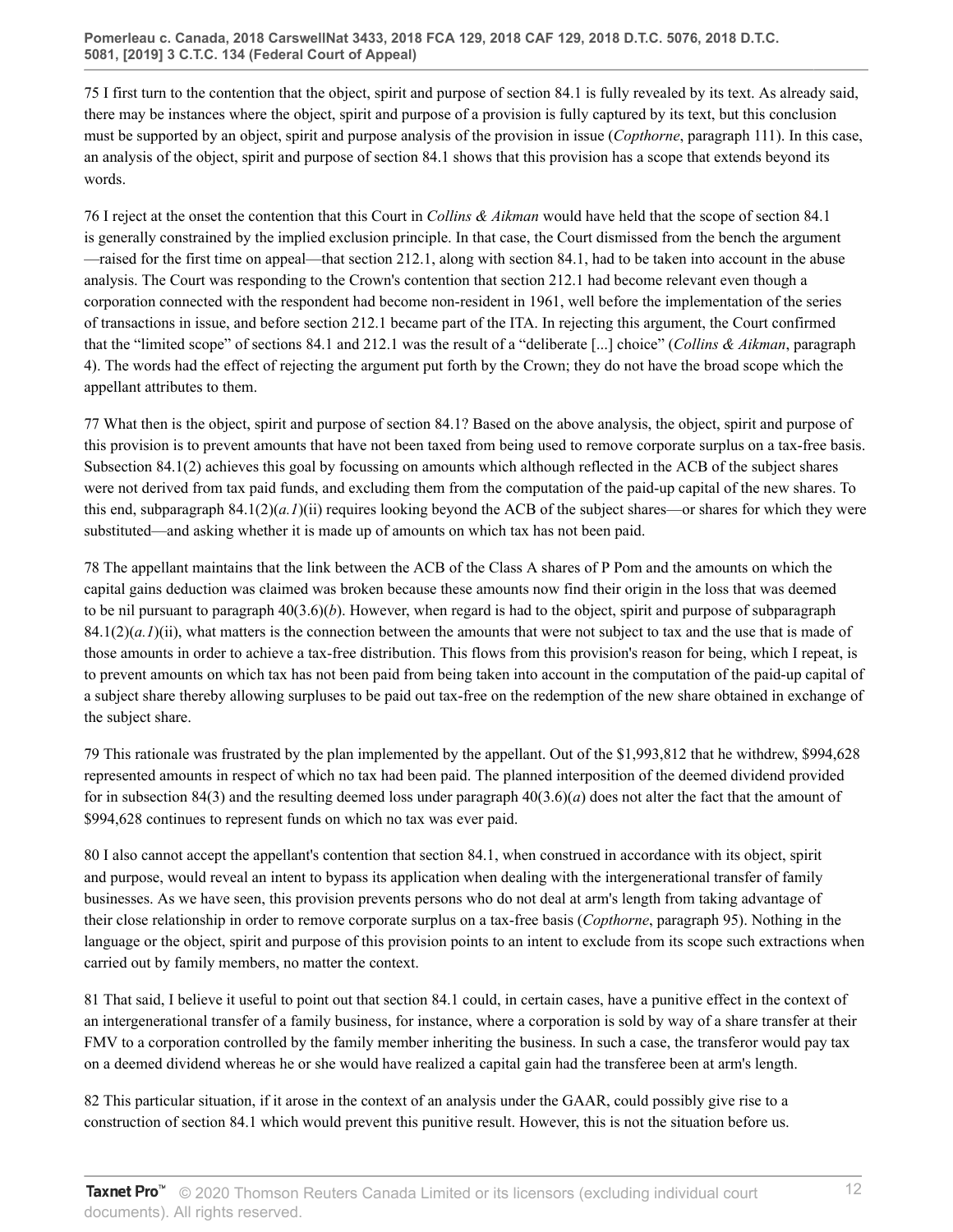83 I therefore conclude that the TCC judge correctly held that the withdrawal of the amount of \$994,628 from the surpluses of Gestion without tax being paid frustrates the object, spirit and purpose of section 84.1 and, more specifically, subparagraph 84.1(2)(*a.1*)(ii).

# **- Alternative argument**

84 Finally, the appellant's alternative contention that subjecting him to tax on a deemed dividend in the amount of \$994,628 is not a "reasonable" way of denying the tax benefit he obtained, must also be rejected. The argument is that in failing to rule on this issue, the TCC judge [TRANSLATION] "converted [...] a rule for deferring the use of a capital loss into one that makes the loss permanent" (Appellant's Memorandum, paragraph 98). According to the appellant, [TRANSLATION] "the proceeds of disposition of the shares should be reduced by operation of the Act so that the loss is preserved" (Appellant's Memorandum, paragraph 101). Paragraph 60 of the decision of the Tax Court of Canada in *Descarries* is cited in support of the adjustment claimed.

85 There is no need to address the appellant's alternative argument since the loss in question was preserved. It is true that because the Minister subtracted the amount of \$994,628 from the ACB of the Class A shares of P Pom under subparagraph  $84.1(2)(a.1)$ (ii), the loss is no longer reflected in the ACB of those shares, but it is now reflected in the ACB of the Class A shares of Gestion. This results from the redemption by Gestion of the Class C shares held by the appellant together with the adjustment brought by the Minister and the consequential application of paragraphs  $40(3.6)(a)$  and  $(b)$ , paragraph 84.1(1) $(a)$ , subsection 84(3), and the definition of "proceeds of disposition" in section 54.

86 It follows that the TCC judge did not have to address the appellant's alternative argument.

# **- Disposition**

87 I would dismiss the appeal with costs. *Richard Boivin J.A.***:**

I agree. *Yves de Montigny J.A.***:**

I agree. *Appeal dismissed.*

#### **Appendix**

*Income Tax Act, R.S.C. 1985, c. 1 (5th Supp.)*

# **Loss on shares**

*40(3.6)* Where at any time a taxpayer disposes, to a corporation that is affiliated with the taxpayer immediately after the disposition, of a share of a class of the capital stock of the corporation (other than a share that is a distress preferred share as defined in subsection 80(1)),

(a) the taxpayer's loss, if any, from the disposition is deemed to be nil; and

(b) in computing the adjusted cost base to the taxpayer after that time of a share of a class of the capital stock of the corporation owned by the taxpayer immediately after the disposition, there shall be added the proportion of the amount of the taxpayer's loss from the disposition (determined without reference to paragraph  $40(2)(g)$  and this subsection) that

(i) the fair market value, immediately after the disposition, of the share is of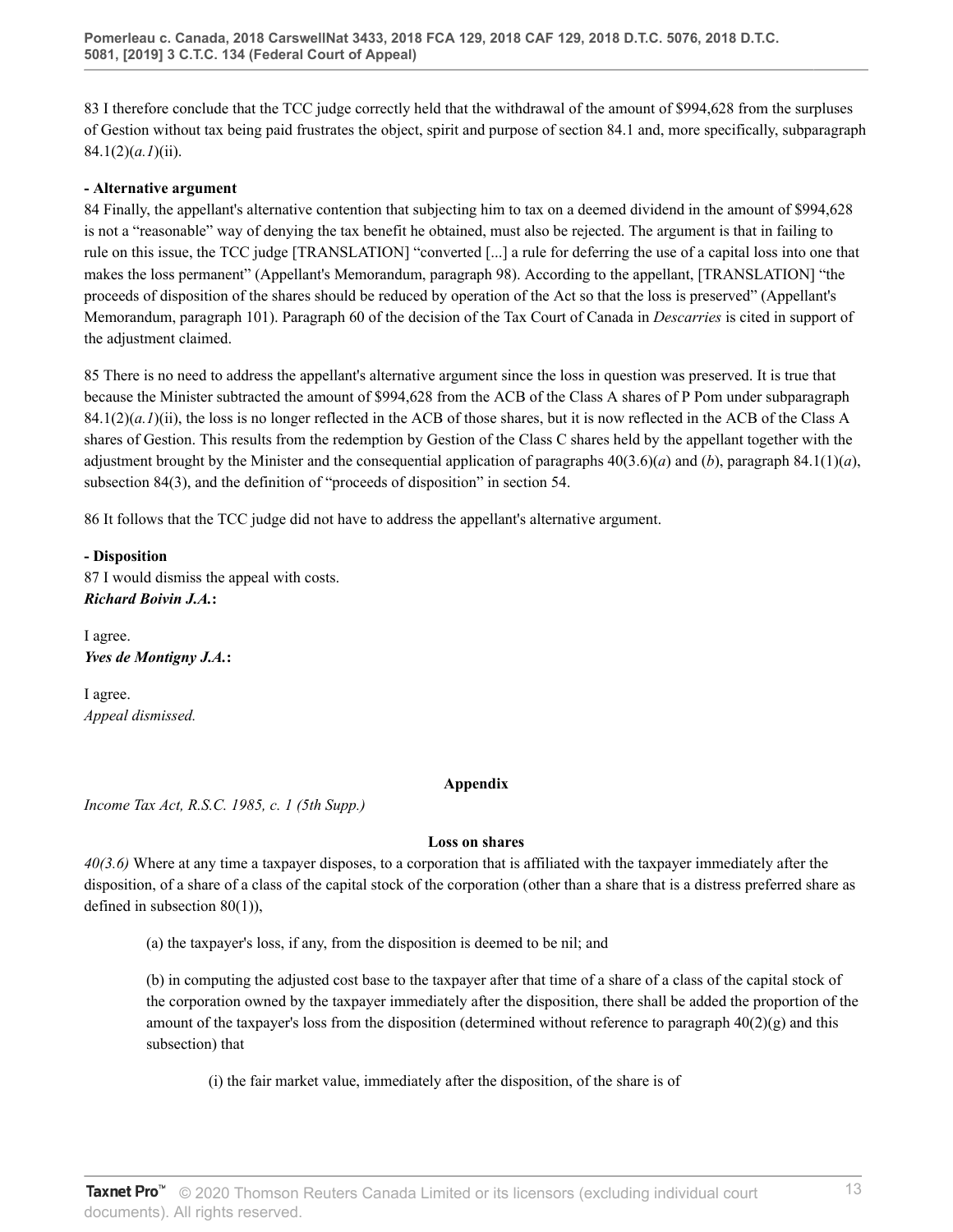(ii) the fair market value, immediately after the disposition, of all shares of the capital stock of the corporation owned by the taxpayer

#### **Adjustments to cost base**

*53(1)* In computing the adjusted cost base to a taxpayer of property at any time, there shall be added to the cost to the taxpayer of the property such of the following amounts in respect of the property as are applicable:

*f.2)* where the property is a share, any amount required by paragraph 40(3.6)(b) (or, where the property was acquired by the taxpayer before 1996, by paragraph 85(4)(b) as it read in its application to property disposed of before April 26, 1995) to be added in computing the adjusted cost base to the taxpayer of the share;

*54* In this subdivision,

*proceeds of disposition* of property includes,

…

but notwithstanding any other provision of this Part, does not include

*(j)* any amount that would otherwise be proceeds of disposition of a share to the extent that the amount is deemed by subsection 84(2) or 84(3) to be a dividend received and is not deemed by paragraph  $55(2)(a)$  or subparagraph  $88(2)(b)(ii)$  not to be a dividend, or

*(k)* any amount that would otherwise be proceeds of disposition of property of a taxpayer to the extent that the amount is deemed by subsection 84.1(1), 212.1(1) or 212.2(2) to be a dividend paid to the taxpayer; (*produit de disposition*)

# **Non-arm's length sale of shares**

*84.1 (1)* Where after May 22, 1985 a taxpayer resident in Canada (other than a corporation) disposes of shares that are capital property of the taxpayer (in this section referred to as the "subject shares") of any class of the capital stock of a corporation resident in Canada (in this section referred to as the "subject corporation") to another corporation (in this section referred to as the "purchaser corporation") with which the taxpayer does not deal at arm's length and, immediately after the disposition, the subject corporation would be connected (within the meaning assigned by subsection 186(4) if the references therein to "payer corporation" and to "particular corporation" were read as "subject corporation" and "purchaser corporation" respectively) with the purchaser corporation,

*(a)* where shares (in this section referred to as the "new shares") of the purchaser corporation have been issued as consideration for the subject shares, in computing the paid-up capital, at any particular time after the issue of the new shares, in respect of any particular class of shares of the capital stock of the purchaser corporation, there shall be deducted an amount determined by the formula

 $(A - B) \times C/A$ 

where

*A* is the increase, if any, determined without reference to this section as it applies to the acquisition of the subject shares, in the paid-up capital in respect of all shares of the capital stock of the purchaser corporation as a result of the issue of the new shares,

*B* is the amount, if any, by which the greater of

(i) the paid-up capital, immediately before the disposition, in respect of the subject shares, and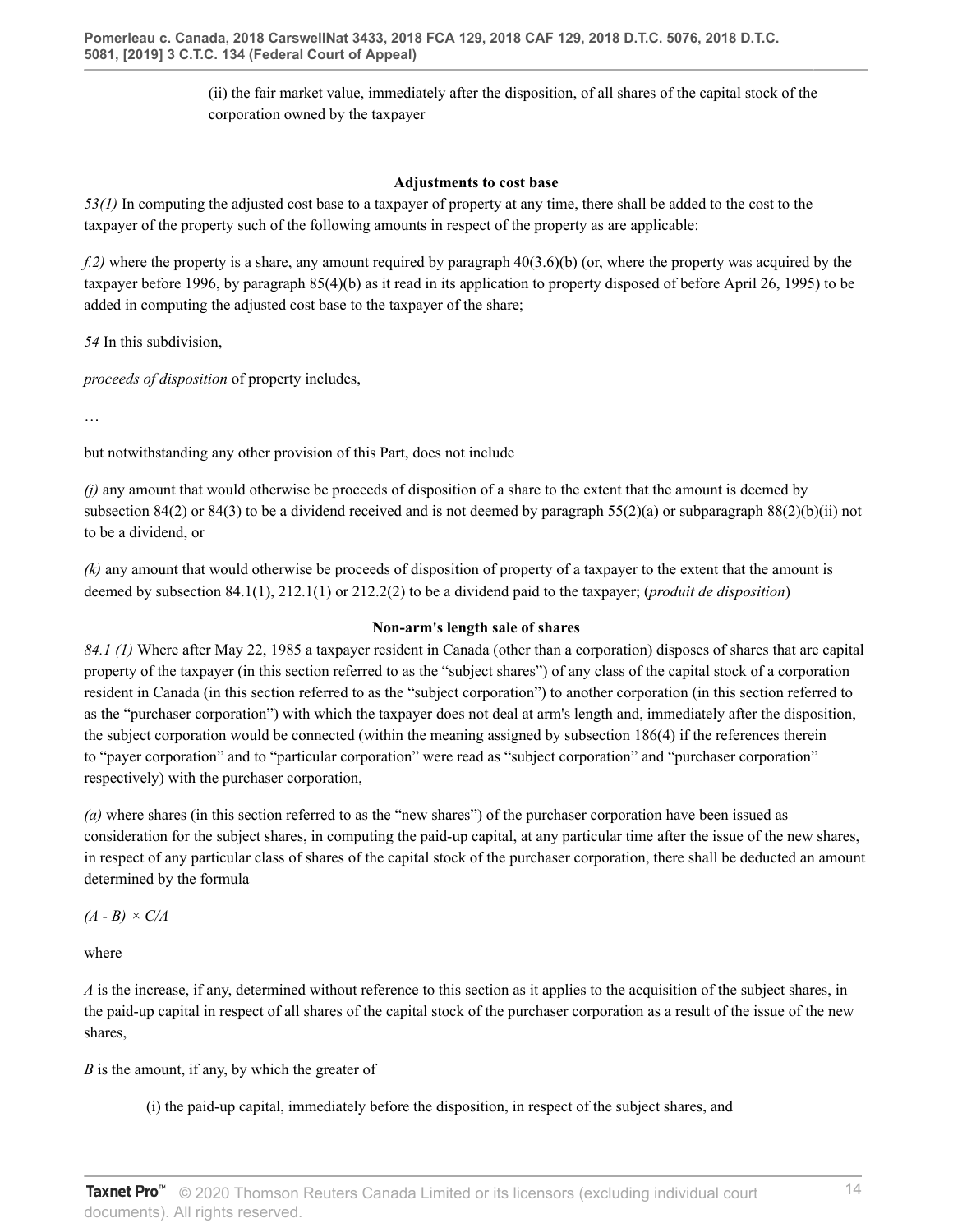(ii) subject to paragraphs  $84.1(2)(a)$  and  $84.1(2)(a.1)$ , the adjusted cost base to the taxpayer, immediately before the disposition, of the subject shares,

exceeds the fair market value, immediately after the disposition, of any consideration (other than the new shares) received by the taxpayer from the purchaser corporation for the subject shares, and

*C* is the increase, if any, determined without reference to this section as it applies to the acquisition of the subject shares, in the paid-up capital in respect of the particular class of shares as a result of the issue of the new shares; and

*(b)* for the purposes of this Act, a dividend shall be deemed to be paid to the taxpayer by the purchaser corporation and received by the taxpayer from the purchaser corporation at the time of the disposition in an amount determined by the formula

 $(A + D) - (E + F)$ 

where

*A* is the increase, if any, determined without reference to this section as it applies to the acquisition of the subject shares, in the paid-up capital in respect of all shares of the capital stock of the purchaser corporation as a result of the issue of the new shares,

*D* is the fair market value, immediately after the disposition, of any consideration (other than the new shares) received by the taxpayer from the purchaser corporation for the subject shares,

*E* is the greater of

(i) the paid-up capital, immediately before the disposition, in respect of the subject shares, and

(ii) subject to paragraphs  $84.1(2)(a)$  and  $84.1(2)(a.1)$ , the adjusted cost base to the taxpayer, immediately before the disposition, of the subject shares, and

*F* is the total of all amounts each of which is an amount required to be deducted by the purchaser corporation under paragraph  $84.1(1)(a)$  in computing the paid-up capital in respect of any class of shares of its capital stock by virtue of the acquisition of the subject shares.

*(2)* For the purposes of this section,

(a) where a share disposed of by a taxpayer was acquired by the taxpayer before 1972, the adjusted cost base to the taxpayer of the share at any time shall be deemed to be the total of

(i) the amount that would be its adjusted cost base to the taxpayer if the *Income Tax Application Rules* were read without reference to subsections 26(3) and (7) of that Act, and

(ii) the total of all amounts each of which is an amount received by the taxpayer after 1971 and before that time as a dividend on the share and in respect of which the corporation that paid the dividend has made an election under subsection 83(1);

(a.1) where a share disposed of by a taxpayer was acquired by the taxpayer after 1971 from a person with whom the taxpayer was not dealing at arm's length, was a share substituted for such a share or was a share substituted for a share owned by the taxpayer at the end of 1971, the adjusted cost base to the taxpayer of the share at any time shall be deemed to be the amount, if any, by which its adjusted cost base to the taxpayer, otherwise determined, exceeds the total of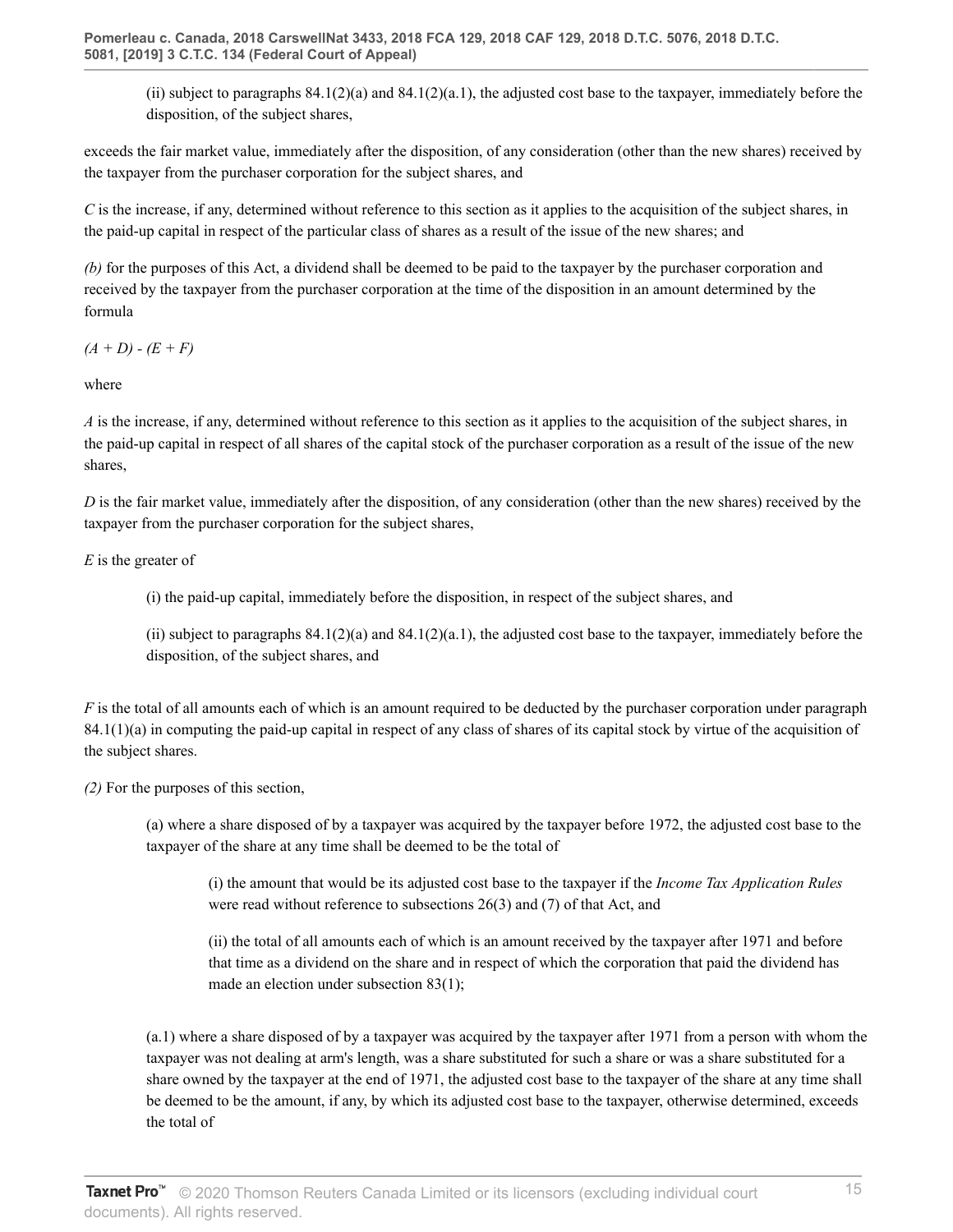(i) where the share or a share for which the share was substituted was owned at the end of 1971 by the taxpayer or a person with whom the taxpayer did not deal at arm's length, the amount in respect of that share equal to the amount, if any, by which

(A) the fair market value of the share or the share for which it was substituted, as the case may be, on valuation day (within the meaning assigned by section 24 of the *Income Tax Application Rules*) exceeds the total of

(B) the actual cost (within the meaning assigned by subsection 26(13) of that Act) of the share or the share for which it was substituted, as the case may be, on January 1, 1972, to the taxpayer or the person with whom the taxpayer did not deal at arm's length, and

(C) the total of all amounts each of which is an amount received by the taxpayer or the person with whom the taxpayer did not deal at arm's length after 1971 and before that time as a dividend on the share or the share for which it was substituted and in respect of which the corporation that paid the dividend has made an election under subsection 83(1), and

(ii) the total of all amounts each of which is an amount determined after 1984 under subparagraph 40(1) (a)(i) in respect of a previous disposition of the share or a share for which the share was substituted (or such lesser amount as is established by the taxpayer to be the amount in respect of which a deduction under section 110.6 was claimed) by the taxpayer or an individual with whom the taxpayer did not deal at arm's length;

*84(3)* Where at any time after December 31, 1977 a corporation resident in Canada has redeemed, acquired or cancelled in any manner whatever (otherwise than by way of a transaction described in subsection 84(2)) any of the shares of any class of its capital stock,

(a) the corporation shall be deemed to have paid at that time a dividend on a separate class of shares comprising the shares so redeemed, acquired or cancelled equal to the amount, if any, by which the amount paid by the corporation on the redemption, acquisition or cancellation, as the case may be, of those shares exceeds the paid-up capital in respect of those shares immediately before that time; and

(b) a dividend shall be deemed to have been received at that time by each person who held any of the shares of that separate class at that time equal to that portion of the amount of the excess determined under paragraph 84(3)(a) that the number of those shares held by the person immediately before that time is of the total number of shares of that separate class that the corporation has redeemed, acquired or cancelled, at that time.

# **Definitions**

*89(1)* In this subdivision,

*paid-up capital* at any particular time means,

(a) in respect of a share of any class of the capital stock of a corporation, an amount equal to the paid-up capital at that time, in respect of the class of shares of the capital stock of the corporation to which that share belongs, divided by the number of issued shares of that class outstanding at that time,

(b) in respect of a class of shares of the capital stock of a corporation,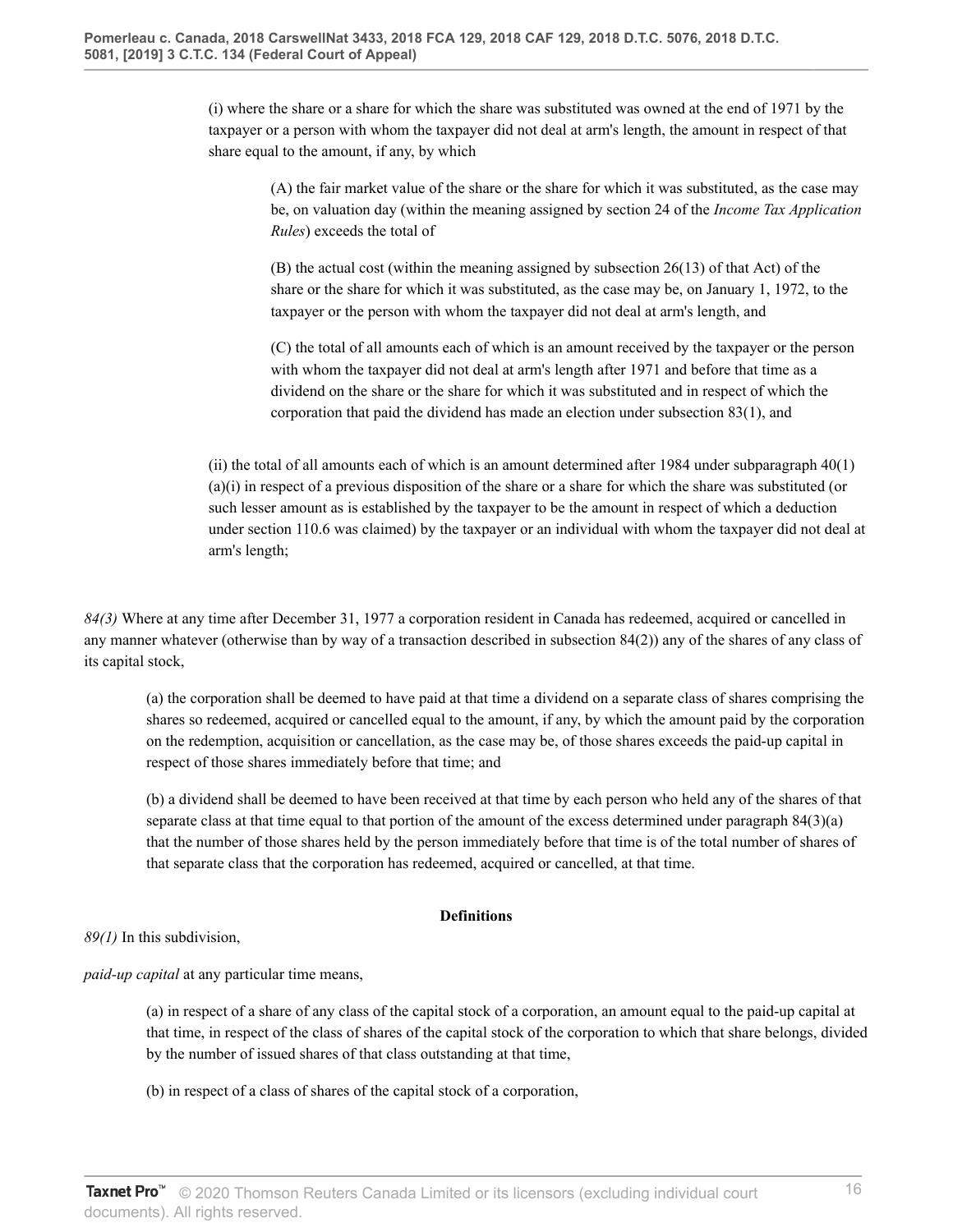(iii) if the particular time is after March 31, 1977, an amount equal to the paid-up capital in respect of that class of shares at the particular time, computed without reference to the provisions of this Act except subsections 51(3) and 66.3(2) and (4), sections 84.1 and 84.2, subsections 85(2.1), 85.1(2.1) and (8),  $86(2.1)$ ,  $87(3)$  and (9), paragraph  $128.1(1)(c.3)$ , subsections  $128.1(2)$  and (3), section 135.2, subsections 138(11.7), 139.1(6) and (7), 148(7), 192(4.1) and 194(4.1) and sections 212.1 and 212.3,

#### **Capital gains deduction—qualified small business corporation shares**

*110.6(2.1)* In computing the taxable income for a taxation year of an individual (other than a trust) who was resident in Canada throughout the year and who disposed of a share of a corporation in the year or a preceding taxation year and after June 17, 1987 that, at the time of disposition, was a qualified small business corporation share of the individual, there may be deducted such amount as the individual may claim not exceeding the least of

(a) the amount determined by the formula in paragraph (2)(a) in respect of the individual for the year,

(b) the amount, if any, by which the individual's cumulative gains limit at the end of the year exceeds the amount deducted under subsection 110.6(2) in computing the individual's taxable income for the year,

(c) the amount, if any, by which the individual's annual gains limit for the year exceeds the amount deducted under subsection 110.6(2) in computing the individual's taxable income for the year, and

(d) the amount that would be determined in respect of the individual for the year under paragraph 3(b) (to the extent that that amount is not included in computing the amount determined under paragraph (2)(d) in respect of the individual) in respect of capital gains and capital losses if the only properties referred to in paragraph 3(b) were qualified small business corporation shares of the individual.

*Business Corporations Act, C.Q.L.R., c. S-31.1*

# **Issued and paid-up share capital account**

*68* A corporation must maintain an issued and paid-up share capital account.

The account must be subdivided by class of shares and, if applicable, series of shares.

*69* A corporation must pay into its issued and paid-up share capital account the money received as consideration for the shares it issues, but not more than the amount of the par value in the case of shares with par value.

*70* A corporation that issues shares without par value may pay into the issued and paid-up share capital account all or part of the value of the consideration received for the shares issued

(1) in exchange for property of a person who, at the time of the exchange, is not dealing at arm's length with the corporation within the meaning of that expression in the *Taxation Act* (chapter I-3);

(2) in exchange for property of a person who, at the time of the exchange, is dealing at arm's length with the corporation within the meaning of that expression in the *Taxation Act*, if the person, the corporation and all the holders of shares in the class or series of shares so issued, whether or not their shares otherwise carry voting rights, consent to the exchange; such consent is not required, however, if the issue of shares does not result in a decrease in the value obtained by dividing the value of the issued and paid-up share capital account maintained for the class or series of shares issued by the number of issued shares in the class or series;